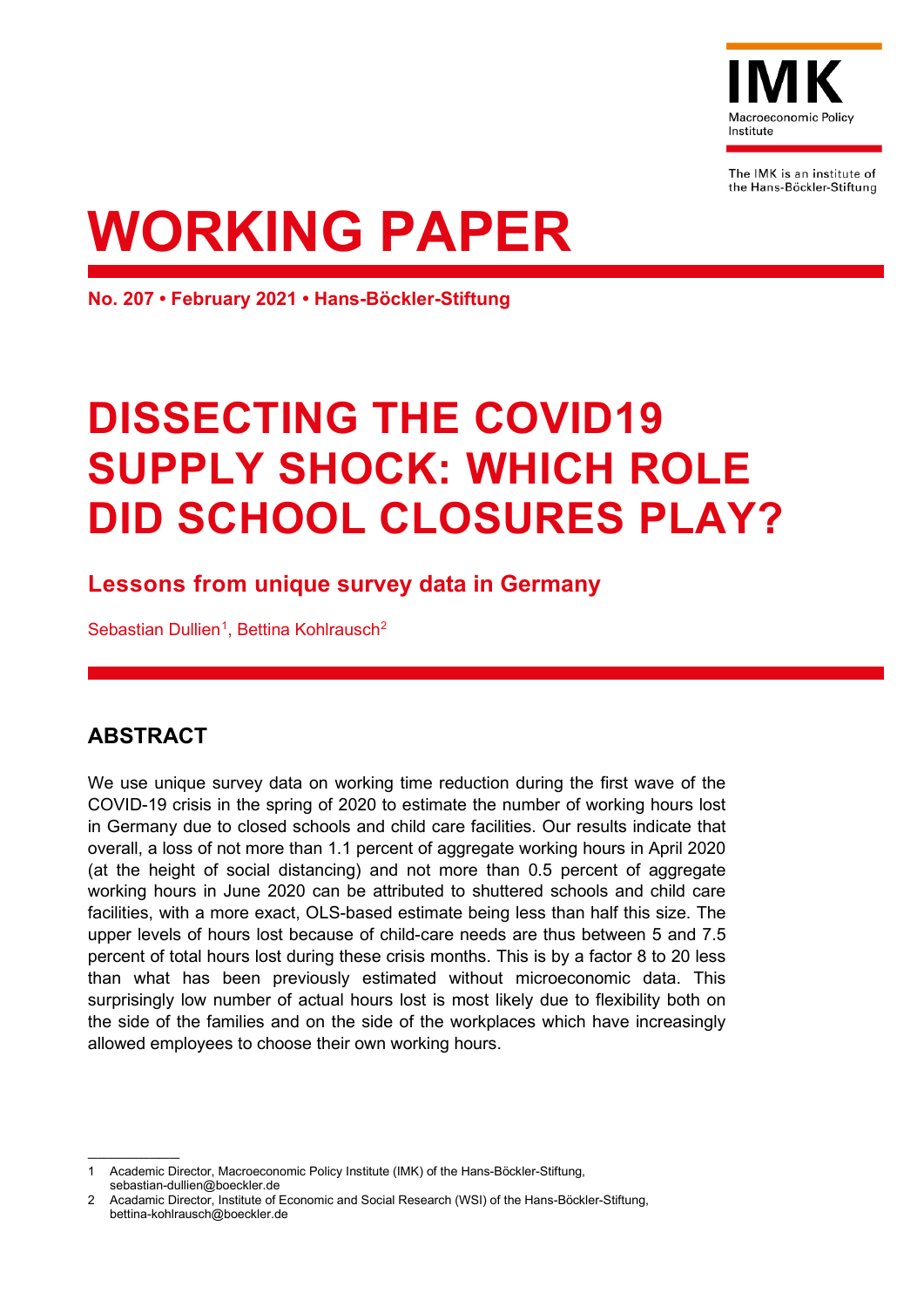# Dissecting the COVID19 supply shock: Which role did school closures play?

Lessons from unique survey data in Germany

*Sebastian Dullien and Bettina Kohlrausch*

*February 2021*

#### **Abstract**

We use unique survey data on working time reduction during the first wave of the COVID-19 crisis in the spring of 2020 to estimate the number of working hours lost in Germany due to closed schools and child care facilities. Our results indicate that overall, a loss of not more than 1.1 percent of aggregate working hours in April 2020 (at the height of social distancing) and not more than 0.5 percent of aggregate working hours in June 2020 can be attributed to shuttered schools and child care facilities, with a more exact, OLS-based estimate being less than half this size. The upper levels of hours lost because of child-care needs are thus between 5 and 7.5 percent of total hours lost during these crisis months. This is by a factor 8 to 20 less than what has been previously estimated without microeconomic data. This surprisingly low number of actual hours lost is most likely due to flexibility both on the side of the families and on the side of the workplaces which have increasingly allowed employees to choose their own working hours.

# 1 Introduction

In January and February 2021, Germany is facing the second hard lockdown including the closure of schools and child care facilities. This raises the question of the social and economic consequences of these measures. Already in the follow-up of the first lockdown in April 2020, there has been a heated debate on the exact nature of the COVID-19 shock on the economy. While economists agree that the pandemic has impacted both the supply and the demand side, the relative magnitude of these shocks has been disputed (Baldwin/Weder di Mauro 2020; Brinca et al. 2020). One of the mechanisms through which COVID-19 impacts the supply side of the economy is the closure of schools and child-care facilities. In addition to weighting on the long-term accumulation of human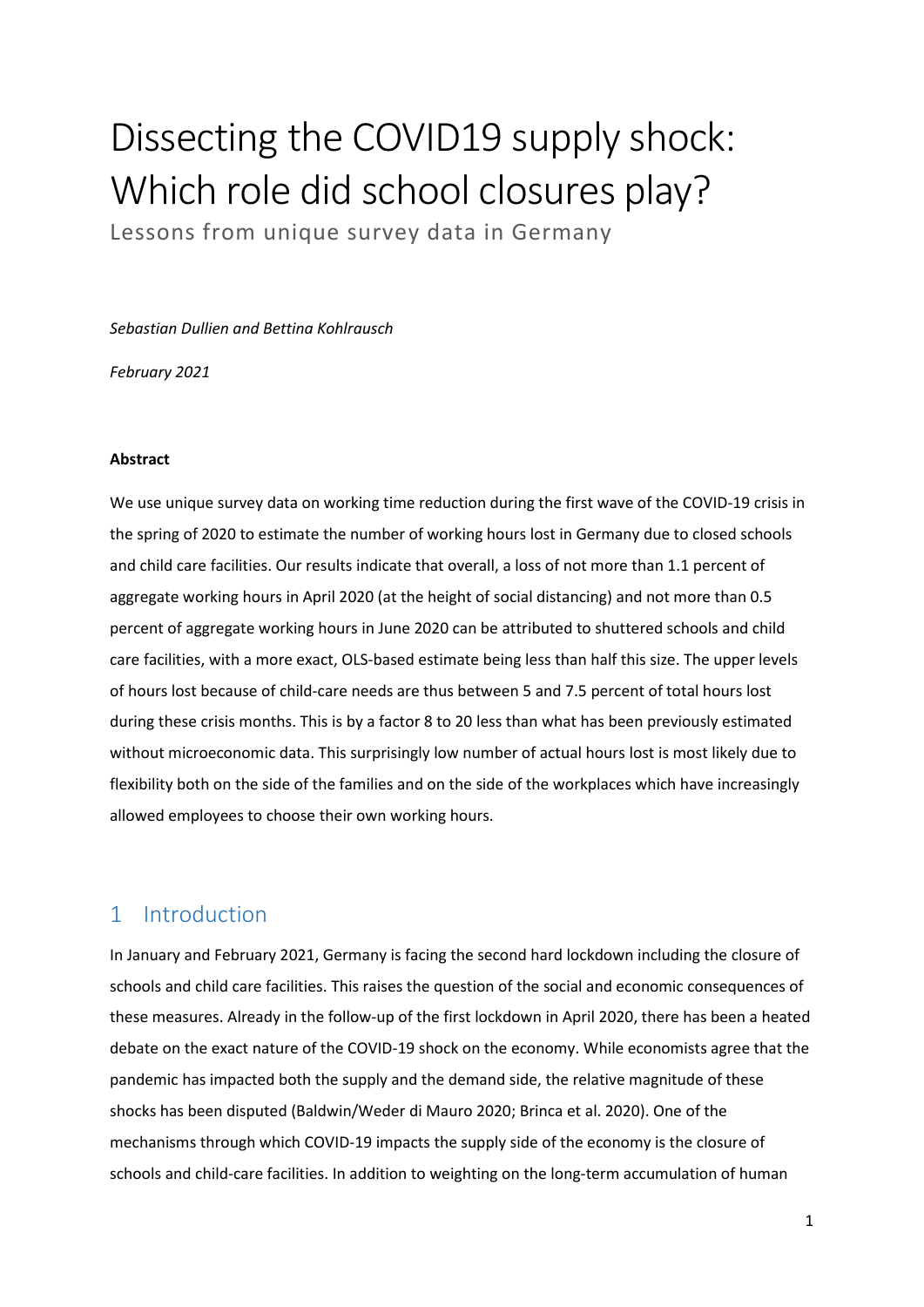capital (Wößmann 2020) and the increase of educational inequalities (Huebner and Schmitz 2020), there is a potential short-term negative effect on the labour supply as parents might be forced to stay home to take care of their children.

Early surveys for Germany have shown that – to little surprise – parents report more often a reduction of their working time during the first wave of Covid19 related school closures than nonparents (Bünning et al. 2020). The question remains, however, how big this effect macroeconomically has been. For the German case, Fuchs-Schündeln et al. (2020) estimate that because of closure of child care facilities and schools, 11.2 % of workers have been affected and 8.4 % of all working hours have been lost. However, as detailed data on parents' reaction to school closures have not been available so far, their estimate is rather rough, based on the simplistic assumption that in each household with children, one adult has to stay home full-time to look after the children when schools and child care facilities are closed.

Our paper is using a different approach. We use the results from two waves of an ad hoc surveys among a sample from the German labour force in April and June 2020 to gauge the labour force impact of school closures. This approach has been chosen as the existing, standardized and regularly conducted surveys that exist in Germany cannot be applied to the question at hand. The most widely used German socio-economic panel (SOEP) does not provide high-frequency data, but usually runs one survey wave per year with a clear peak in the spring and mostly delayed responses afterwards. Data on consumer behaviour comparable to the U.S. Bureau of Labor Statistics' consumer expenditure survey (which is structured in a way that conclusions about quarterly variations can be drawn) simply does not exist in Germany.

The addition to the existing literature is twofold: First, we demonstrate the value of ad-hoc-surveys in estimating the relative magnitude of specific macroeconomic shocks. Second, we shed light on the short-term reaction of households' labour supply to the (un)availability of schools and child-care facilities and hence provide an estimate which role the shuttering of these institutions have played in the macroeconomic propagation of the COVID-19 shock.

#### 2 Data used

Our analysis is based on an online survey among members of the German labour force conducted by Kantar for the Hans-Böckler-Foundation in two waves during the COVID19-crisis. The first wave with 7,677 respondents was conducted between April 3th and April 14th. A follow-up wave among the same population sample originally surveyed was conducted from June 18th to June 29th, with 6,039 respondents. The survey was conducted as a Computer Assisted Web Interview (CAWI). The sample was based on a quota sample within the framework of an online access panel. The structural

2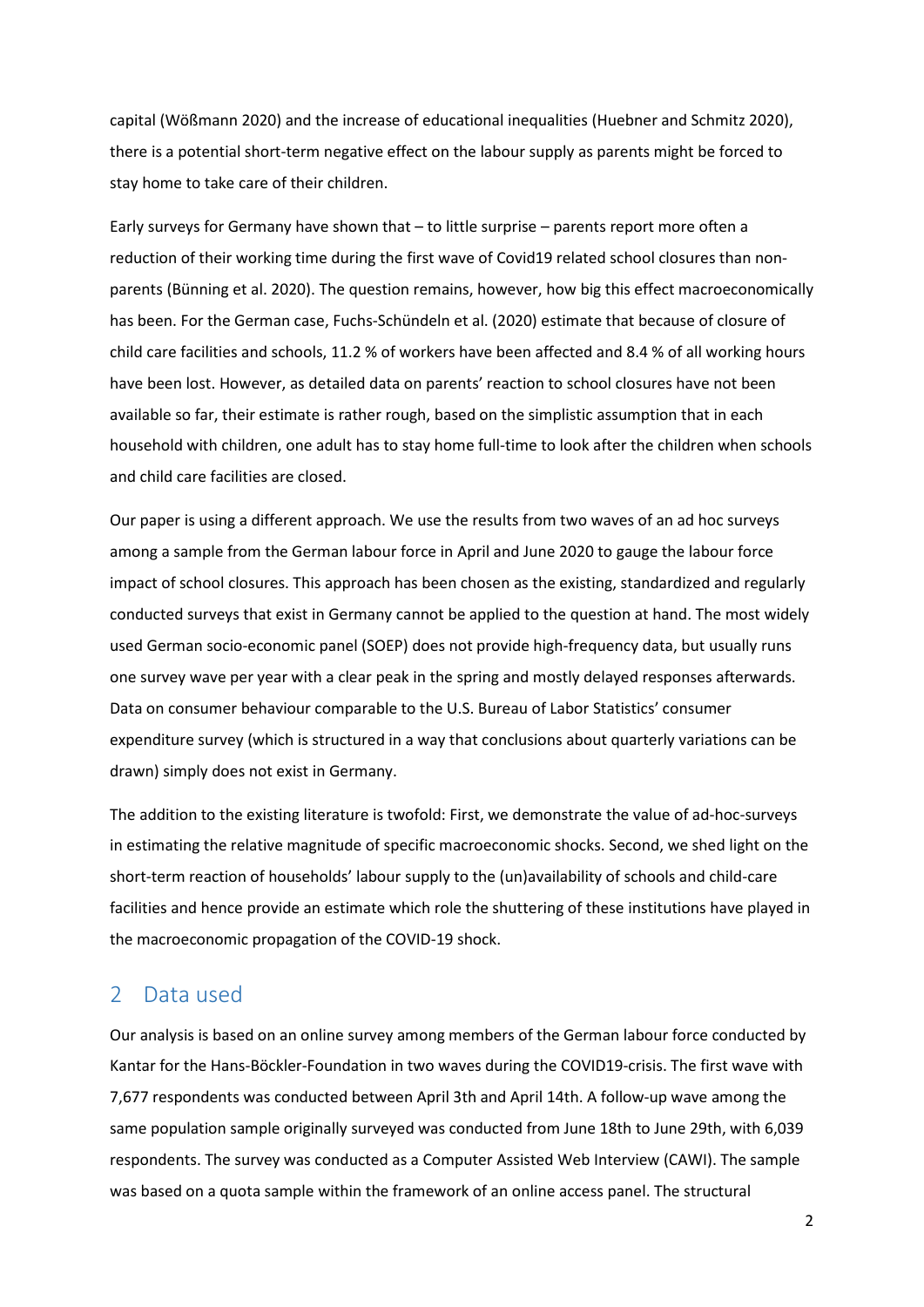composition of the sample was mapped on the basis of fixed quotas according to the characteristics gender, age, education and *Bundesland* (federal state). The quota targets were based on population data from official statistics. This means that a sample was collected that adequately represents the working population according to these characteristics. While the sample is thus not a random sample, the approach has the advantage that certain population groups with low response rates are better represented than in a random sample. Since in this paper we seek to estimate the amount of the loss of working hours we assume the data to be representative for the German working population as a whole. In order to control whether a quota sample is representative beyond the quota targets, it is often recommended to control the extent to which the sample is representative along characteristics other than the defined quota characteristics. In this paper we controlled for the drop of working hours, which broadly corresponds with the drop in GDP between Q4 of 2019 and Q2 of 2020 (see section 3). Above, throughout this paper sample weights as computed by Kantar have been applied whenever sensible and feasible.

The first survey period hence coincided with the time of most stringent Covid restrictions in Germany, when not only schools and child care facilities were shuttered, but also non-essential retail had been ordered to remain closed and the population was advised to work from home, whenever possible. The second period coincides with a period during which retail stores and restaurants had opened again. Schools and child-care facilities were also officially reopened, even though in many parts of Germany, operation was very patchy, as group sizes had been reduced and children were only asked to come for a few hours for a limited number of days (see appendix A with some more details on the timing of German school closures).

Questions were adjusted between the two waves. While the first wave included a number of questions about socio-demographic characteristics and only rather general questions about working times, the second wave focused more on detailed changes in working hours and conditions as well as consumption behaviour during the crisis. As the panel structure of the survey allowed us to merge the responses from the two waves, we thus get detailed information about the respondents' socioeconomic background as well as working conditions during the crisis.

For our task, answers to questions on changes in working hours as well as parents' statement about childcare/homeschooling requirements are relevant. Thus, we especially use the answers for the questions listed in table 1.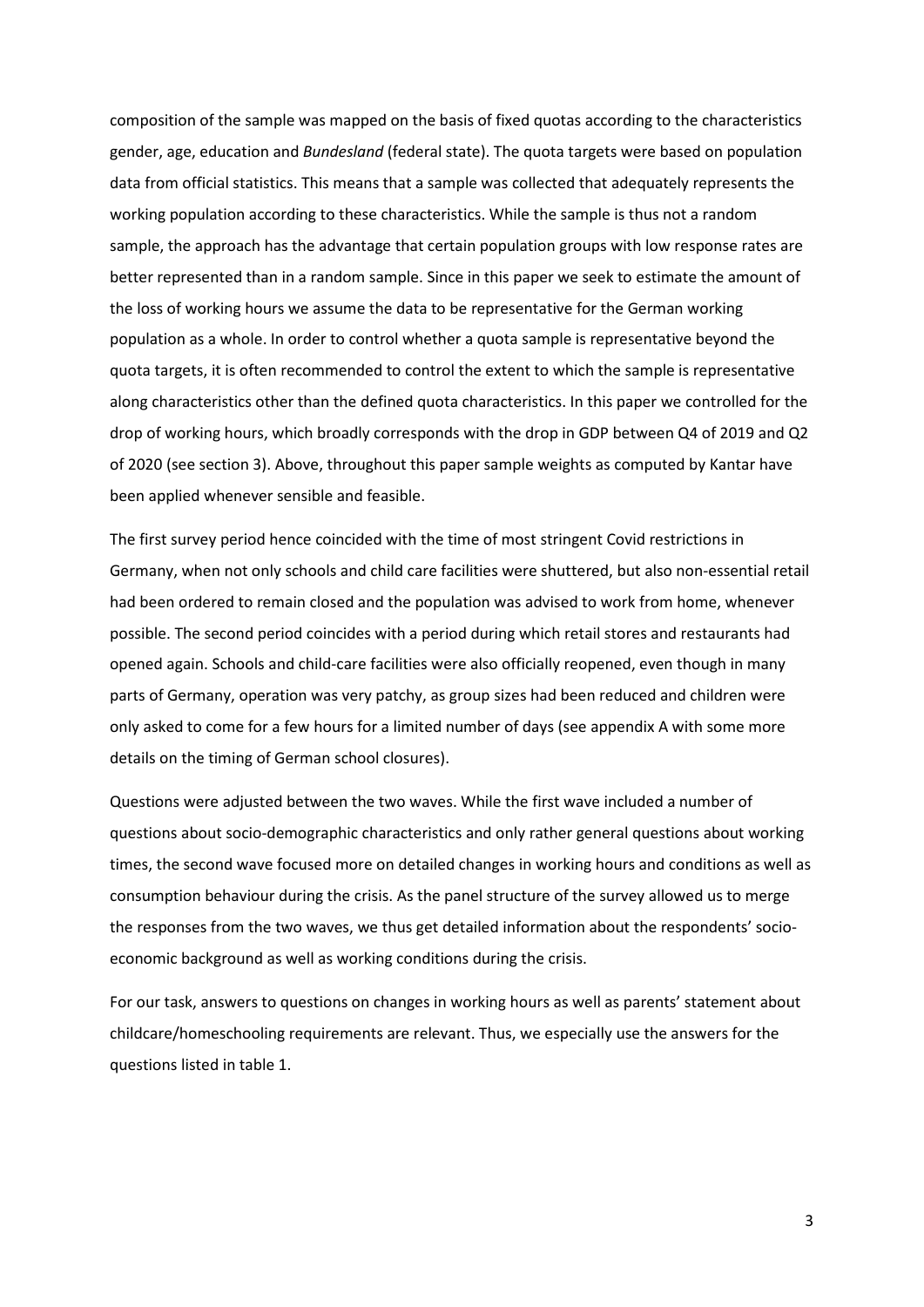#### *Table 1: Main survey questions used in the analysis*

| Variable     | Variable    | Question asked                                                          |
|--------------|-------------|-------------------------------------------------------------------------|
| Wave 1       | Wave 2      |                                                                         |
| (April 2020) | (June 2020) | <b>Original German wording</b>                                          |
| F22_w1       | $A2j$ w2    | Do you have underage children in your household who currently need      |
|              |             | to be looked after at home?                                             |
|              |             |                                                                         |
|              |             | Haben Sie minderjährige Kinder in Ihrem Haushalt, die derzeit zu        |
|              |             | Hause betreut werden müssen?                                            |
| F24_1_w1     | A2o_1_w2    | Have you currently reduced your working hours in order to be able to    |
|              |             | provide childcare?                                                      |
|              |             |                                                                         |
|              |             | Haben Sie ihre Arbeitszeit aktuell reduziert, um die Betreuung der      |
|              |             | Kinder gewährleisten zu können?                                         |
|              | A1co_w2     | Approximately how many hours did your average weekly working            |
|              |             | time amount to before the Corona crisis began? Please remember the      |
|              |             | actual, not the contractually agreed working time.                      |
|              |             |                                                                         |
|              |             | Wie viele Stunden umfasste ungefähr Ihre durchschnittliche              |
|              |             | wöchentliche Arbeitszeit vor Beginn der Corona-Krise? Bitte denken Sie  |
|              |             | an die tatsächliche, nicht die vertraglich vereinbarte Arbeitszeit.     |
|              |             | Approximately how many hours have you worked per week since the         |
|              |             | beginning of the crisis? Please think again about the actual working    |
|              |             | time, not the contractually agreed working time.                        |
|              |             |                                                                         |
|              |             | Wie viele Stunden umfasst ungefähr Ihre durchschnittliche               |
|              |             | wöchentliche Arbeitszeit seit Beginn der Krise? Bitte denken Sie erneut |
|              |             | an die tatsächliche, nicht die vertraglich vereinbarte Arbeitszeit.     |
|              | A1c_1_w1    | In March / Im März<br>$\bullet$                                         |
|              | A1c_2_w1    | In April / Im April<br>$\bullet$                                        |
|              | A1c_3_w1    | In May / Im Mai                                                         |
|              | A1c_4_w1    | In June / Im Juni<br>$\bullet$                                          |

Before moving to an analysis of the answers to these questions, we check the plausibility of the information provided against available macroeconomic data and simple plausibility. Inspections of the number of hours worked per week reported for pre-crisis times indicates that a small share of respondents might have misunderstood the question. While the maximum legal number of working hours in Germany is 60, some respondents mention regular weekly working times of 160 or even 168 hours. As working hours in this magnitude are not only illegal, but also not humanly possible (a week only has 168 hours in total), we remove all records from our analysis in which respondents have reported more than 60 working hours per week, either before or during the crisis (125 records were thus discarded).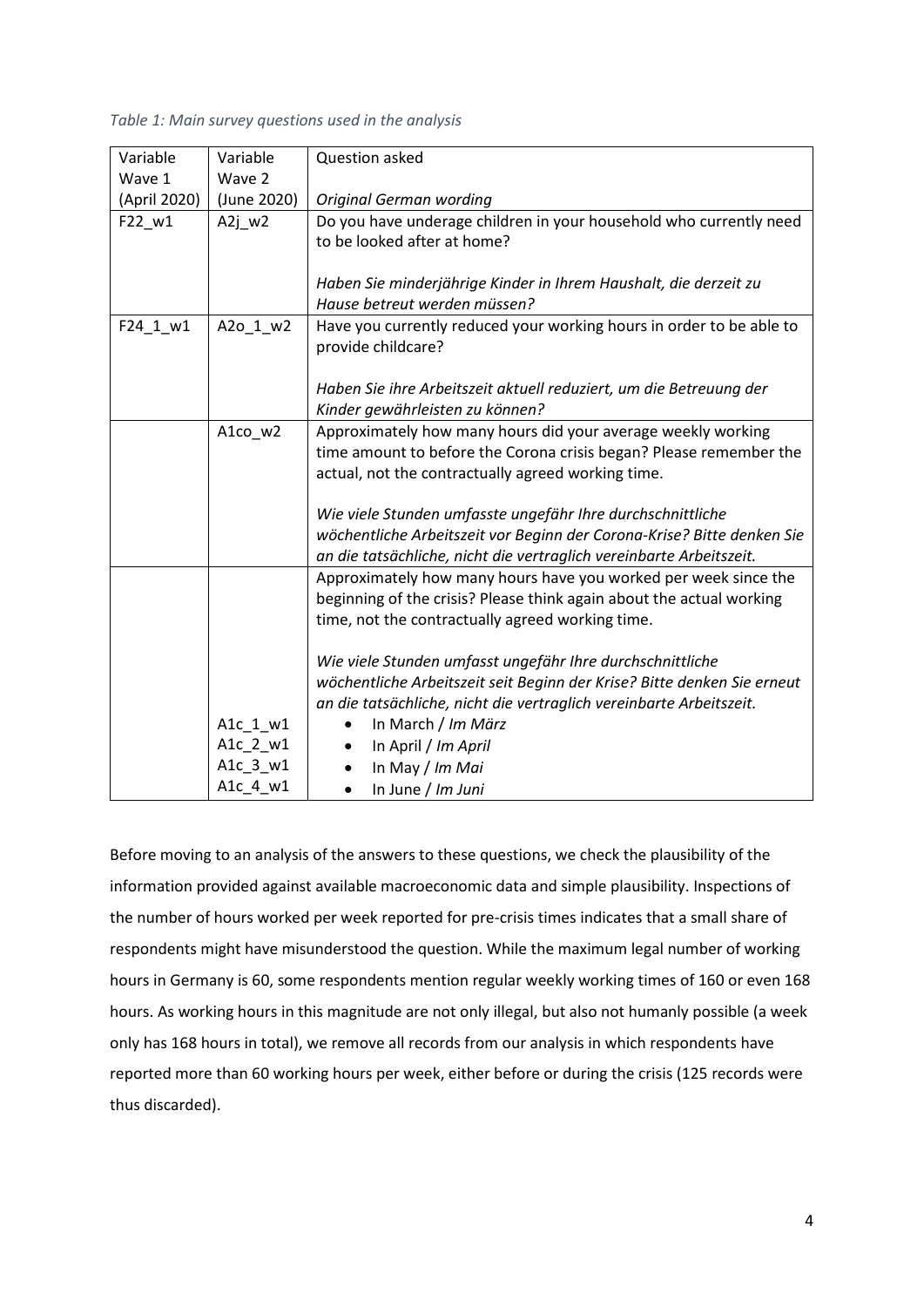Average pre-crisis reported actual (not contractual) weekly working hours are now 36.5, $1$  with a median of 40. Both median and mean are in line with the macroeconomic data available, especially given that Destatis' methodology might not exactly match the respondents' understanding of working hours. Destatis reported for 2018 an average working week in Germany of 34.1 hours. Also the median is in line with the fact that the largest share of the German workforce works full time and that full time in Germany is often associated with a 40-hour-week.

## 3 Aggregate working hours lost

In a second step, we try to infer the number of working hours lost during the crisis. To this end, we construct variables for each of the months March, April, May and June 2020 based on the difference of reported actual regular working hours prior to the crisis and the reported weekly working hours in these four months. Table 2 presents the (weighted) average of thus inferred working hours lost relative to the pre-crisis period. Thus, according to self-reporting, the number of working hours lost relative to pre-crisis times peaked in April 2020, with an average of 5.31 hours (or 14.5 %) of hours lost. Working hours recovered in May and June, but remained significantly below pre-crisis level in June.

| Average Working   |      |           | As % of pre-crisis    |
|-------------------|------|-----------|-----------------------|
| Hours Lost in     | Mean | Std. Dev. | working hours (36.52) |
|                   |      |           |                       |
| <b>March 2020</b> | 3.09 | 9.83      | 8.5                   |
| April 2020        | 5.31 | 1.24      | 14.5                  |
| May 2020          | 4.16 | 1.09      | 11.4                  |
| June 2020         | 2.95 | 9.77      | 8.1                   |

*Table 2: Average reported working hours lost per person, by month, total workforce*

If we look at the total of the second quarter of 2020 (for which we have GDP data to check the plausibility of our results against), we thus find that the surveyed population reported 11.3 % less working hours than in pre-crisis times, with the peak in working hours lost in April. Interestingly, this is very much in line with the reported drop in GDP between Q4 of 2019 (which can be seen as the last pre-crisis quarter) and Q2 of 2020 (according to the first GDP release from Destatis, GDP dropped by 11.9 % between the final quarter of 2019 and the second quarter of 2020). Again, this indicates an overall plausibility of the results from the survey.

<span id="page-5-0"></span> $1$  We report the mean with weights as provided by Kantar. Using unweighted means, however, does not change the result significantly.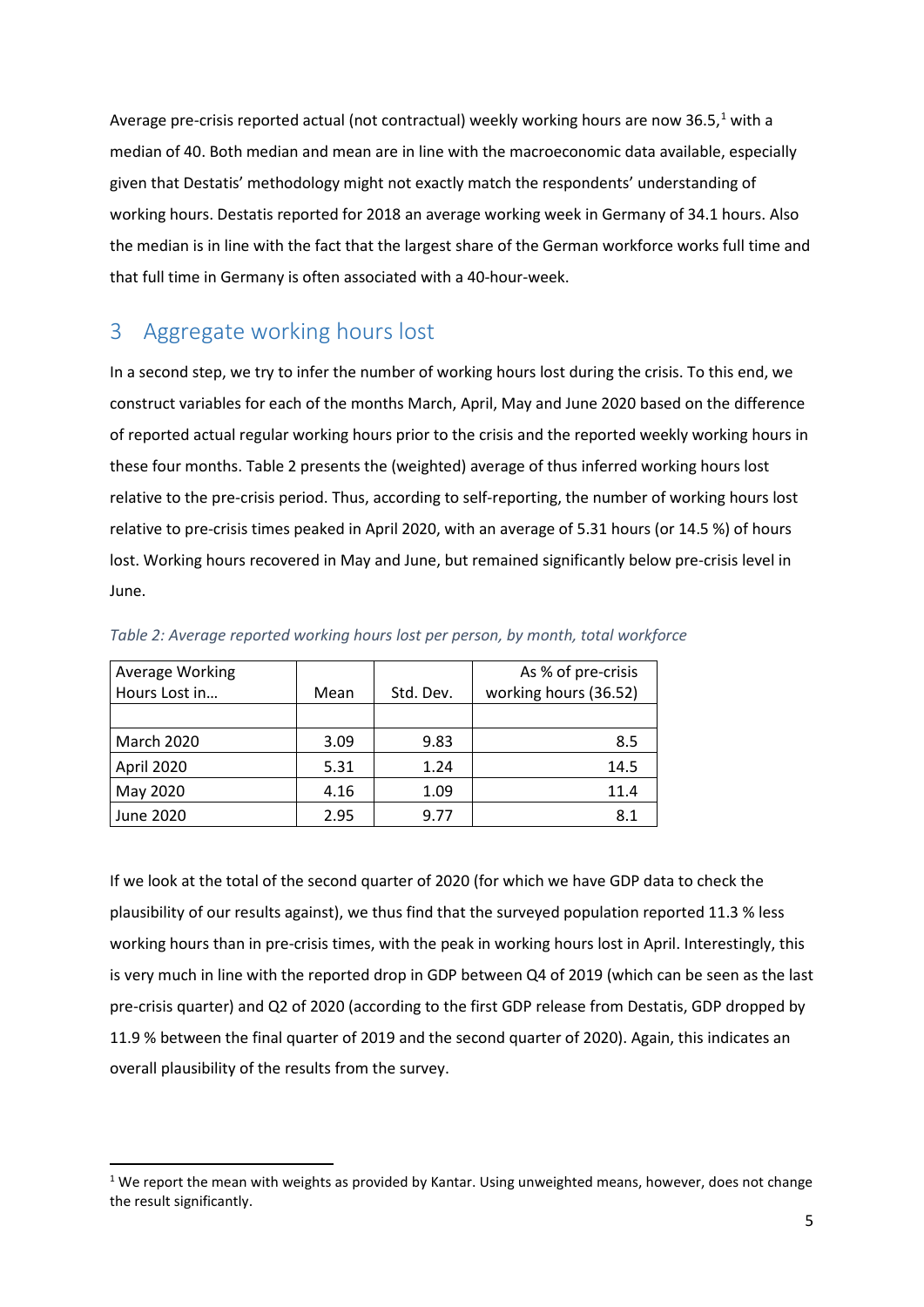However, from this data alone, we have no idea about the *causes* for the reduction in working time. During the pandemic, many businesses have reduced operating hours and have likely used internal flexibility such as working time accounts. Moreover, under the German short-time work scheme ("Kurzarbeit") almost 7 million people saw their working time reduced and wages subsidised by the government. These measures mostly must be seen as a shock different from labour supply shocks. The reduction of working hours decreed by the employers will have impacted parents even if they did not see a need to reduce their working hours for increased child-care needs. In other cases, people might have decided to take paid or unpaid leave because they felt uncomfortable working because of infection risks, a typical labour supply shock, but also not related to the closure of schools and child care facilities.

In our survey, one of the question asked whether the respondent lives in a household with children who need to be looked after, and one other question asked whether the respondent reduced working time during the COVID19 crisis in order to cover these child care needs. About 25 % of the survey participants stated that they live in a household with a child which needs child-care. This number is in line with the data from Fuchs-Schündeln et al. (2020) which state that 25.9 % of employees have children at home below the age of 15. However, despite this relatively large share of parents with children needing care, according to the survey, only a small share of parents has actually reduced working time because of this. Table 3 presents the shares of parents with children at home who stated that they had to reduce their working time because of childcare or homeschooling tasks. In the April survey, two thirds (67 %) of those surveyed with children at home who needed care stated that neither themselves nor their partners had to reduce working hours due to child care necessities. In April, only 19.6 % of those having children in need of care in their household stated that they themselves had to reduce their working time. Interestingly, this share further fell in June to only 12.8 %. As a share of all employees (including those without children), this amounts to only 4.7 % for April and to only 2.9 % for June. Note that this is a much lower share than has been estimated by Fuchs-Schündeln et al. (2020) who assumed that in each family with children under the age of 15, one adult had to stop working completely.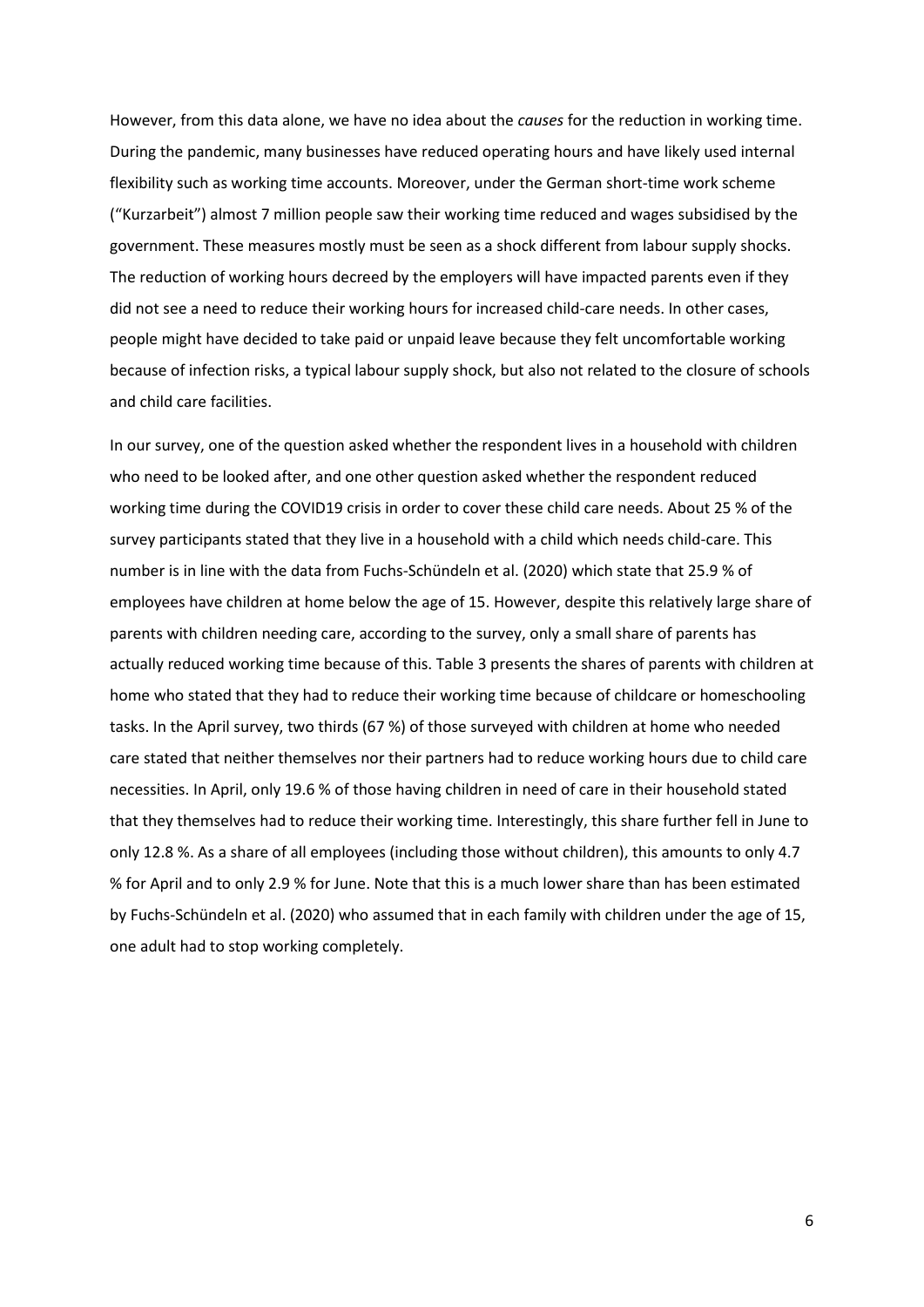| Question (among parents who said they have children at<br>home who need care): Did you have to reduce your<br>working time because of child-care/homeschooling<br>requirements? |          |         |
|---------------------------------------------------------------------------------------------------------------------------------------------------------------------------------|----------|---------|
|                                                                                                                                                                                 | In April | In June |
| No                                                                                                                                                                              | 80.44    | 87.20   |
| Yes                                                                                                                                                                             | 19.56    | 12.80   |
| Total                                                                                                                                                                           | 100.00   | 100.00  |
|                                                                                                                                                                                 |          |         |
| # of observations                                                                                                                                                               | 1852     | 1479    |

*Table 3: Share of parents having had to reduce working time because of childcare/homeschooling*

These relatively low shares indicate a large degree of flexibility, both from the side of the families as well as from employers. Given that 70.1 % of employed mothers with children below the age of 15 work part-time and only in 25 % of the couples with such children, both partners work full time (Keller/Kahle 2020), work-time flexibility with regard to when individuals work can already go a long way to enable combining work and child-care requirements. There is anecdotal evidence that employers have become more flexible with the working time of their employees during the crisis, especially as in many organisations, working from home was more liberally used than before. On the parents' side, anecdotally, working odd hours (e.g. in the early morning hours, late at night) as well as the sharing of child care tasks among multiple families and the hiring of private baby-sitters (which remained legal during the social distancing period in most *Länder*) might have played a role. Finally, a relatively large number of professions were defined as essential (including media staff and university professors in some Länder), for whom emergency child care was provided.

However, empirical findings on the gendered division of care work during the pandemic suggest that this flexibility with regard to paid work is mostly provided by women. To the best of our knowledge all studies on the distribution of reproductive work during the pandemic have shown that traditional role patterns regarding the distribution of care work continue during the crisis. Thus, the larger share of the – due to the closure of schools and child care facilities – increased amount of care work care work is performed by women (Kohlrausch and Zucco 2020, BiB 2020).

The drop in the share of parents having to stay home between April and June indicates that this flexibility is real and not only an artefact of a situation in which employees were sent home without real tasks to do, as one could have argued for April. In June, economic activity picked up and many businesses asked their employees to return to work, even if mobile working remained more widely used than before the crisis. Here, the partial reopening of schools and child-care facilities seems to have helped parents to better balance work and child-care, even though many facilities still remained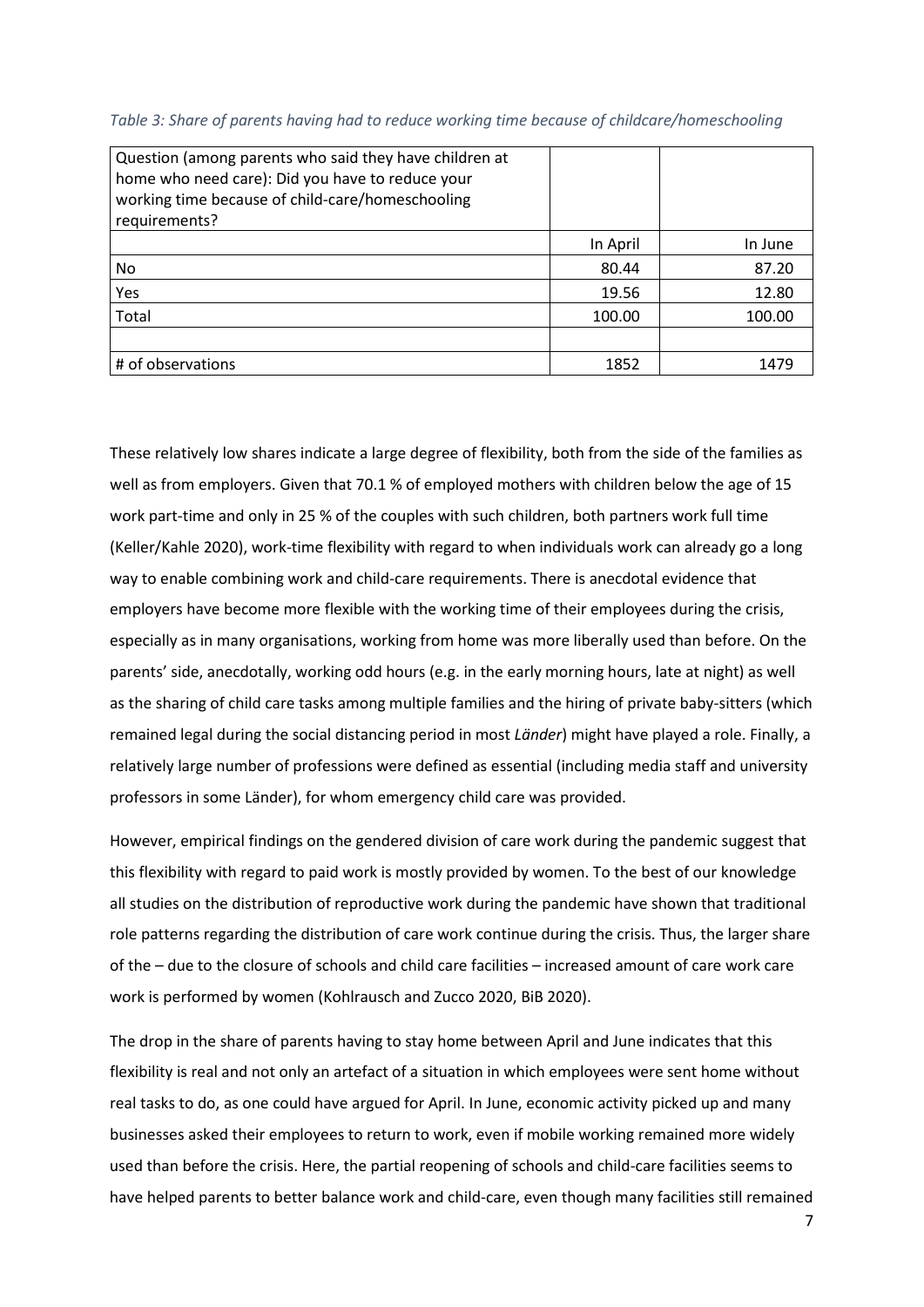closed. This is in line with the answer to another question in the survey, in how far the (partial) reopening of educational institutions has provided relief for the working parents: A total of around 41 percent stated that this was the case, while 53 percent stated that this had not been the case. Almost 6 percent indicated that schools and child-care facilities had not been opened again for their children at all in June.

In this context, it is interesting to note that those parents who saw themselves forced to reduce their working hours in June because of childcare necessities are not necessarily the same parents who had reduced their working time in April. As can be seen in table 4, only 7.4 percent of the persons surveyed reported both in April and in June that they had to reduce their working time because of children. 5.6 percent of those who did not reduce working hours in April did so in June.

*Table 4: Correlation of parents who stated that they reduced their working time in April and June because of child care necessities*

|                                                                                  |                          | Working hours reduced in June |      |       |  |  |  |  |
|----------------------------------------------------------------------------------|--------------------------|-------------------------------|------|-------|--|--|--|--|
|                                                                                  |                          | Yes<br>No                     |      |       |  |  |  |  |
| Working hours                                                                    |                          |                               |      |       |  |  |  |  |
| reduced in April                                                                 | No                       | 75.93                         | 5.63 | 81.56 |  |  |  |  |
|                                                                                  | Yes                      | 18.44<br>11.03<br>7.41        |      |       |  |  |  |  |
|                                                                                  | 86.96<br>100.00<br>13.04 |                               |      |       |  |  |  |  |
| Note: Percentage shares computed without weights, as weights differ between      |                          |                               |      |       |  |  |  |  |
| both waves. Consequently shares differ from those in table 3 (which use weights) |                          |                               |      |       |  |  |  |  |

So, what does this tell us for the number of hours reduced per parent who had to stay at home? On average, parents who reported that they had reduced working time because of child-care commitments in April said that they had reduced their weekly working time during that month by 8.32 hours (out of a pre-crisis working week of 33.11 hours). In June, those who stated that they had to reduce their working time because of children at that point reported a weekly working time for that month of 6.38 hours below their pre-crisis working time (in this case 3[2](#page-8-0).62 hours<sup>2</sup>).

What we cannot differentiate directly, however, is which part of working time reduction among parents who have reduced their working time because of child care commitments actually has been also due to these child care/homeschooling tasks and which part is due to other factors such as short-time work ordered by their employers. We thus can only provide a range of plausible hours lost because of school and child-care facilities closures.

<span id="page-8-0"></span><sup>&</sup>lt;sup>2</sup> The number of pre-crisis working time differs for parents who have reduced their working time because of child care in April and in June, respectively, as different groups of parents have been effected by working time reduction because of children in these two months.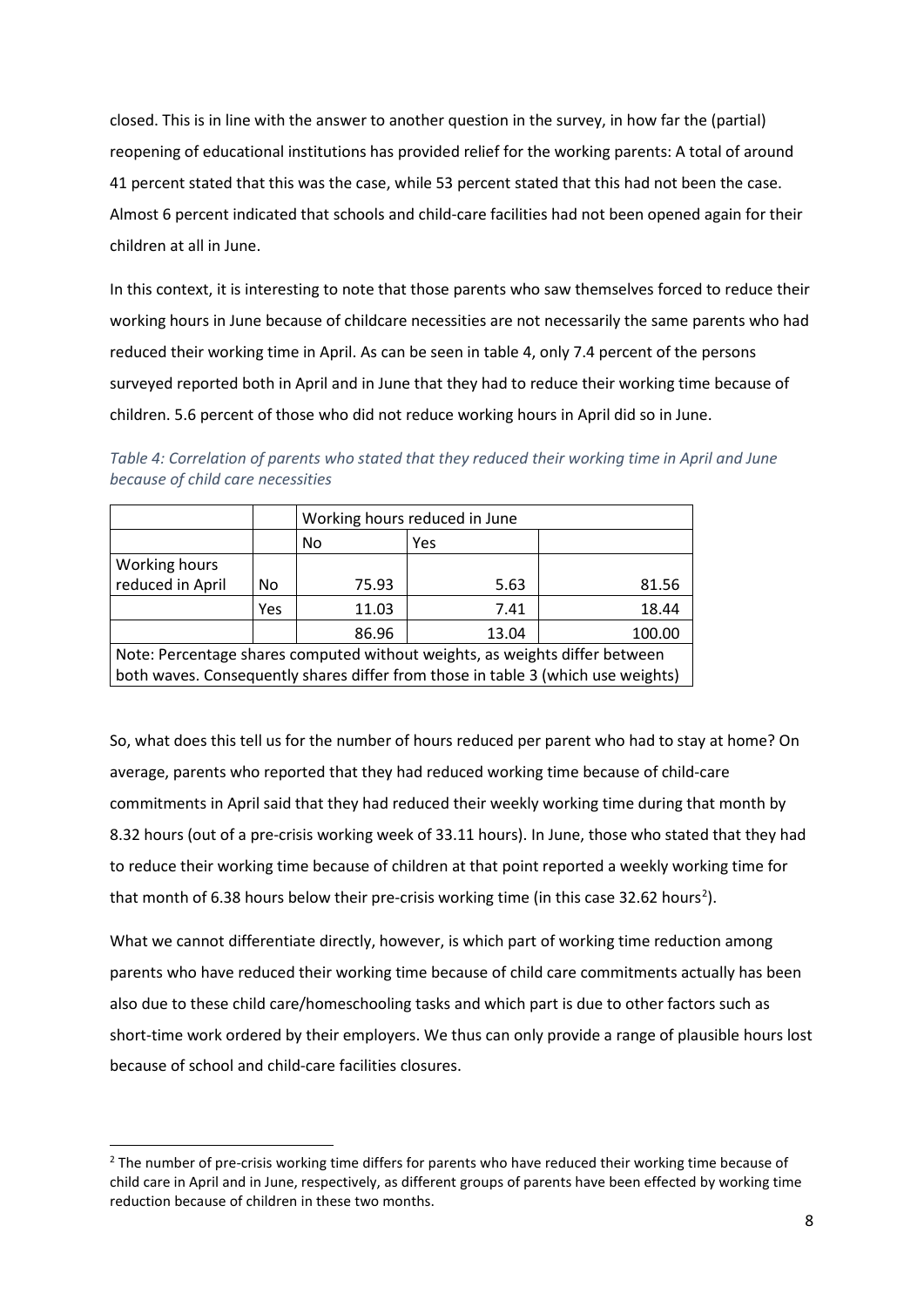The upper limit for hours lost because of closed schools and closed child-care facilities would thus be the total working time reduction reported (relative to pre-crisis levels) by those who said that they had to reduce working time because of children. To this end, we need to multiply the weekly number of hours lost (8.32 in April and 6.38 in June) with their share of the work-force. The total number of working hours lost by parents stating that they had reduced their working time because of child care/homeschooling necessities amounted to only 1.1 percent of the total hours worked (see table 6).

However, not all of the reduction in working time by those who stated that they had reduced their working time because of child care commitments necessarily has also been due to child care commitments. It is well perceivable that someone is put on short-time work by his employer, but beyond this has to reduce his working time to provide child care or homeschooling. In a second step, we hence compute an "excess reduction of working hours" for parents having stayed home to take care of their children. This measure denotes the reduction of weekly working hours which goes beyond the reduction of working time for a person with similar characteristics, but without children in the household.

In order to find out which part of the reported weekly working time reduction in April and June can be traced back to having to work less in order to look after children, OLS estimations with the weekly working time reductions as dependent variables and a number of possible explanatory factors has been run. Table 5 below presents the results. Separate estimations have been run for April and June, both as a full model (columns 1 and 3) and as a model with only statistically significant independent variables included.

Most of the coefficients are what one would expect: Being active in most of the jobs officially deemed "essential" lowers the average working time reduction. An exemption is emergency child care as well as the justice and penal system for which the coefficients are not statistically significant (and, in the case of emergency child care, even have an unexpected sign). Having already worked (at least part of the time) in a mobile way prior to the crisis lowers the number of hours lost. Having a job subject to social security contribution (a "regular" job in the German system) lowers the weekly working time reduction, being in a marginal job ("Minijob") increases the average number of hours lost. Having a job with a temporary work agency leads to a massive reduction of working time in June, but not in April, which is in line with the fact that usually contracts cannot be cancelled overnight by the agency's customers, but have a few weeks notice. This coefficient also fits the stylized facts that these temporary work agencies are used by German companies to increase their flexibility in adjusting labour input in times of weak demand.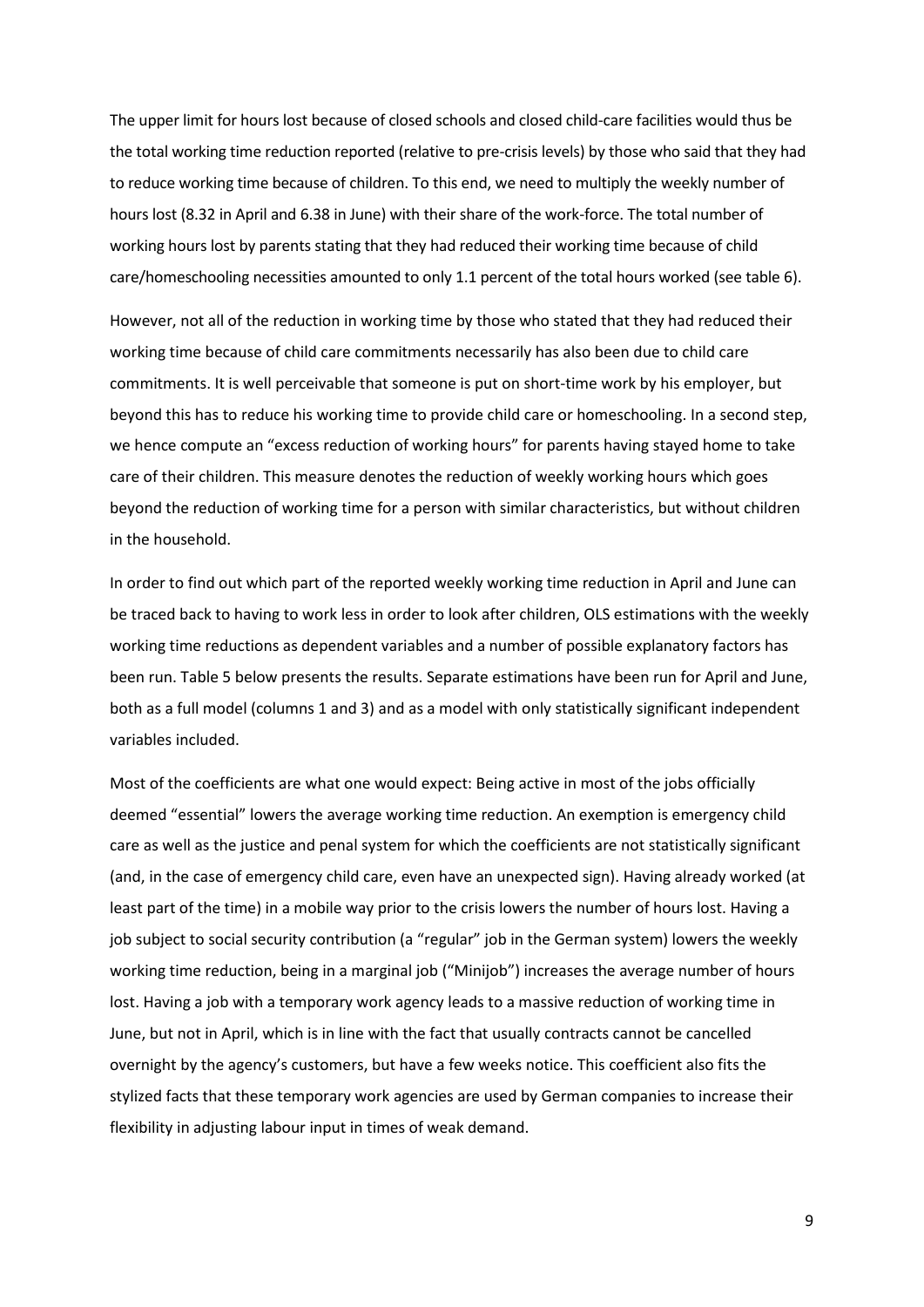Some other results are more surprising: In April, having a lower level of education increases the extent of working time reduction, but not anymore in June. Being female increases the number of working hour reduction by around one hour per week, independent from having children at home. Stating to have reduced the weekly working time because of child care or homeschooling leads to a working time reduction of around 2.77 hours in April and 2.49 hours in June.

When multiplying the number of excess reduction of working hours with the share of people having reduced their working time because of children, this amounts to the equivalent of 0.4 percent of the total supply of labour for April.

Hence, in April, a plausible estimate is that between 0.4 and 1.1 percent of hours worked were lost due to school closures and restrictions in child care facilities. Compared to the overall number of hours lost in that month (14.7 percent), this amounts only to 2.7 to 7.5 percent of the overall macroeconomic shock. These numbers are by a factor of 8 to 20 smaller than the estimates provided by Fuchs-Schündeln et al. (2020).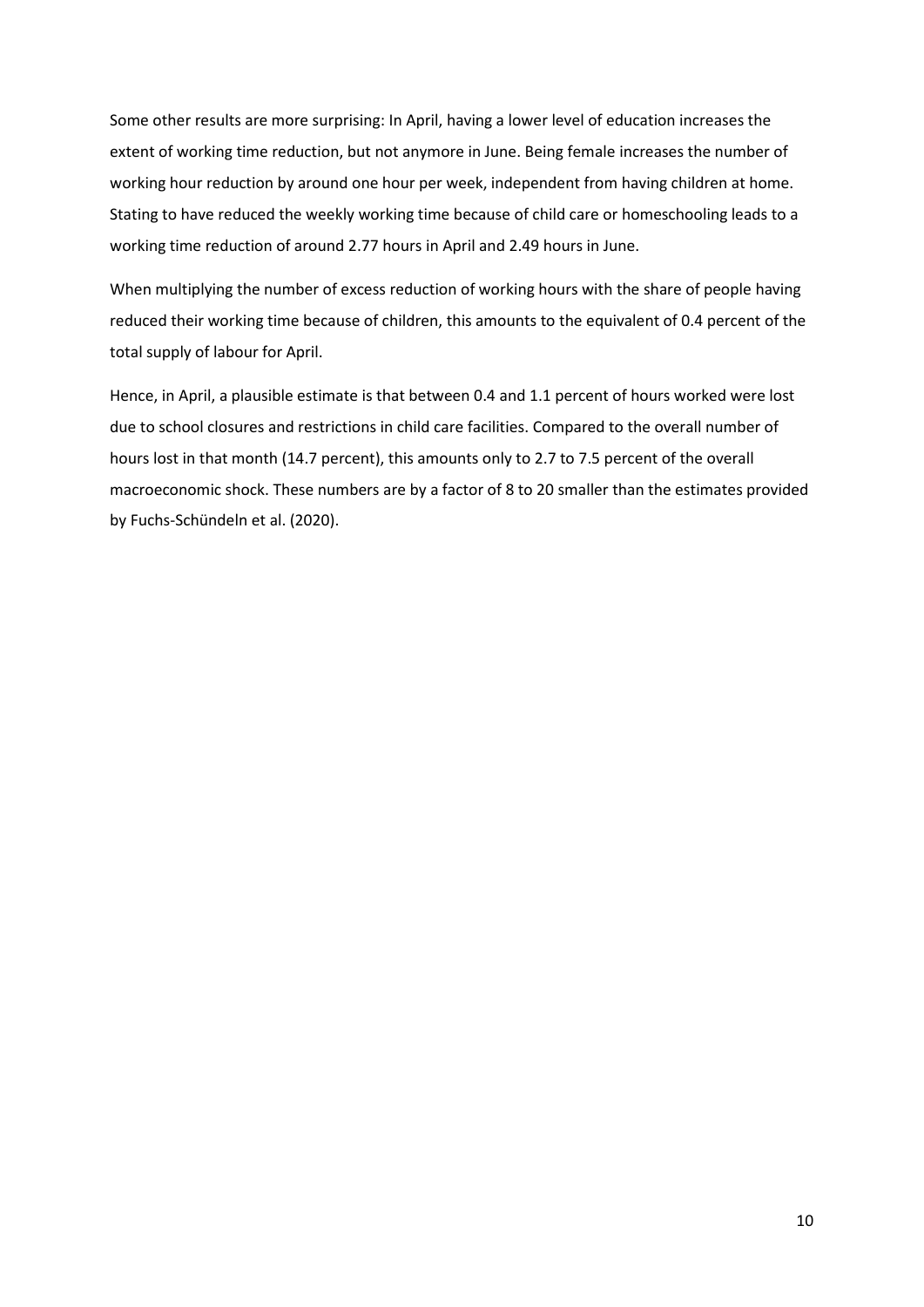#### *Table 5: Determinants of weekly working time reduction in April and June*

|                                                      | M1         |                      | M2         |           |
|------------------------------------------------------|------------|----------------------|------------|-----------|
|                                                      | Coef.      | Std. err.            | Coef.      | Std. err. |
| Female                                               | $.912**$   | .30                  | $.77**$    | .24       |
| Weekly hours worked before crisis                    | .25***     | .02                  | .22***     | .01       |
| Qualifikcation                                       |            |                      |            |           |
| <b>Vocational Training</b>                           | $-1.08$    | .61                  | $-.41$     | .48       |
| Foreman                                              | $-1.37*$   | .70                  | $-.46$     | .55       |
| <b>Bachelor</b>                                      | $-1.52$    | .79                  | $-1.08$    | .62       |
| Master                                               | $-2.00**$  | .71                  | $-.72$     | .56       |
| Ph.D                                                 | $-4.20**$  | 1.46                 | $-1.74$    | 1.15      |
| Other                                                | $-.78$     | .90                  | $-.01$     | .71       |
| no answer/ no professional qualification (Ref.)      | 0          | $\ddot{\phantom{0}}$ | 0          | $\cdot$   |
| Essential Job? (Ref.: No)                            | 0          |                      | 0          |           |
| police, fire department,                             | $-4.12**$  | 1.54                 | $-2.84*$   | 1.21      |
| emergency and disaster relief                        |            |                      |            |           |
| justice and the penal system                         | $-.026$    | 2.31                 | $-0.68$    | 1.82      |
| public transport, supply and                         | $-.71$     | .64                  | $-1.04*$   | .50       |
| disposal, energy                                     |            |                      |            |           |
| crisis teams, public service and government agencies | $-2.98***$ | .47                  | $-2.12***$ | .37       |
| health and nursing professions                       | $-2.38**$  | .78                  | $-1.50*$   | .61       |
| emergency childcare in schools and daycare centers   | $4.09**$   | 1.31                 | .21        | 1.03      |
| retail trade (food, drugstores)                      | $-4.16***$ | .65                  | $-1.01*$   | .5090954  |
| crisis teams, public service and government agencies | $-2.84***$ | .73                  | $-2.16***$ | .5784705  |
| <b>Branch</b>                                        |            |                      |            |           |
| agriculture, forestry and fishing                    | 1.73       | 1.43                 | $-0.89$    | 1.128667  |
| civil service sector                                 | $-.12$     | .66                  | $-.16$     | .5166953  |
| energy, water and mining                             | $-1.58$    | .85                  | $-.61$     | .6707422  |
| manufacturing and processing industry                | $-.78$     | .52                  | $-.54$     | .4129384  |
| construction industry                                | $-2.76***$ | .65                  | $-1.94***$ | .5141677  |
| Trading                                              | $-.01$     | .62                  | $-1.44**$  | .4871508  |
| transport and logistics                              | 1.11       | .73                  | .48        | .5754654  |
| hotel and restaurant industry                        | 8.89 ***   | .69                  | $2.87***$  | .5413878  |
| media, information and communication                 | .13        | .85                  | -.70       | .6722111  |
| finance and insurance services                       | $-2.04*$   | .87                  | $-1.55*$   | .6889562  |
| estate, renting and business                         | $-2.69***$ | .74                  | $-1.29*$   | .5809189  |
| health and social care                               | $-.13$     | .85                  | $-.42$     | .6683833  |
| other services (Ref.)                                | 0          |                      | 0          |           |
| Mobile work before crisis                            | $-.54$     | .40                  | $-.21$     | .3132571  |
| Job subject subject to social insurance              | $-1.07**$  | .41                  | $-1.07***$ | .3198524  |
| Permanent job                                        | $-.62*$    | .29                  | $-.61**$   | .2296055  |
| Job with temporary work agency                       | 1.61       | 1.10                 | $3.32***$  | .8699909  |
| Work with subcontract firm                           | $3.19*$    | 1.42                 | $-1.78$    | 1.122705  |
| Minijob (max. 450 $\gamma$ )                         | $3.63***$  | .78                  | $1.35*$    | .6168359  |
| Reduced working hours in April because of children   | $2.77***$  | .70                  |            |           |
| Reduced working hours in June because of children    |            |                      | 2.49***    | .68       |
| Shorttime work in April                              | 15.05***   | .41                  |            |           |
| Shorttime work in June                               |            |                      | 15.99***   | .3359232  |
| Constant                                             | $-3.67***$ | 1.02                 | $-4.84***$ | .8075535  |
| R-squared                                            | .39        |                      | .41        |           |
| No. of cases                                         | 5069       |                      | 5069       |           |

\* p<0.01, \*\* p<0.05, \*\*\* p<0.001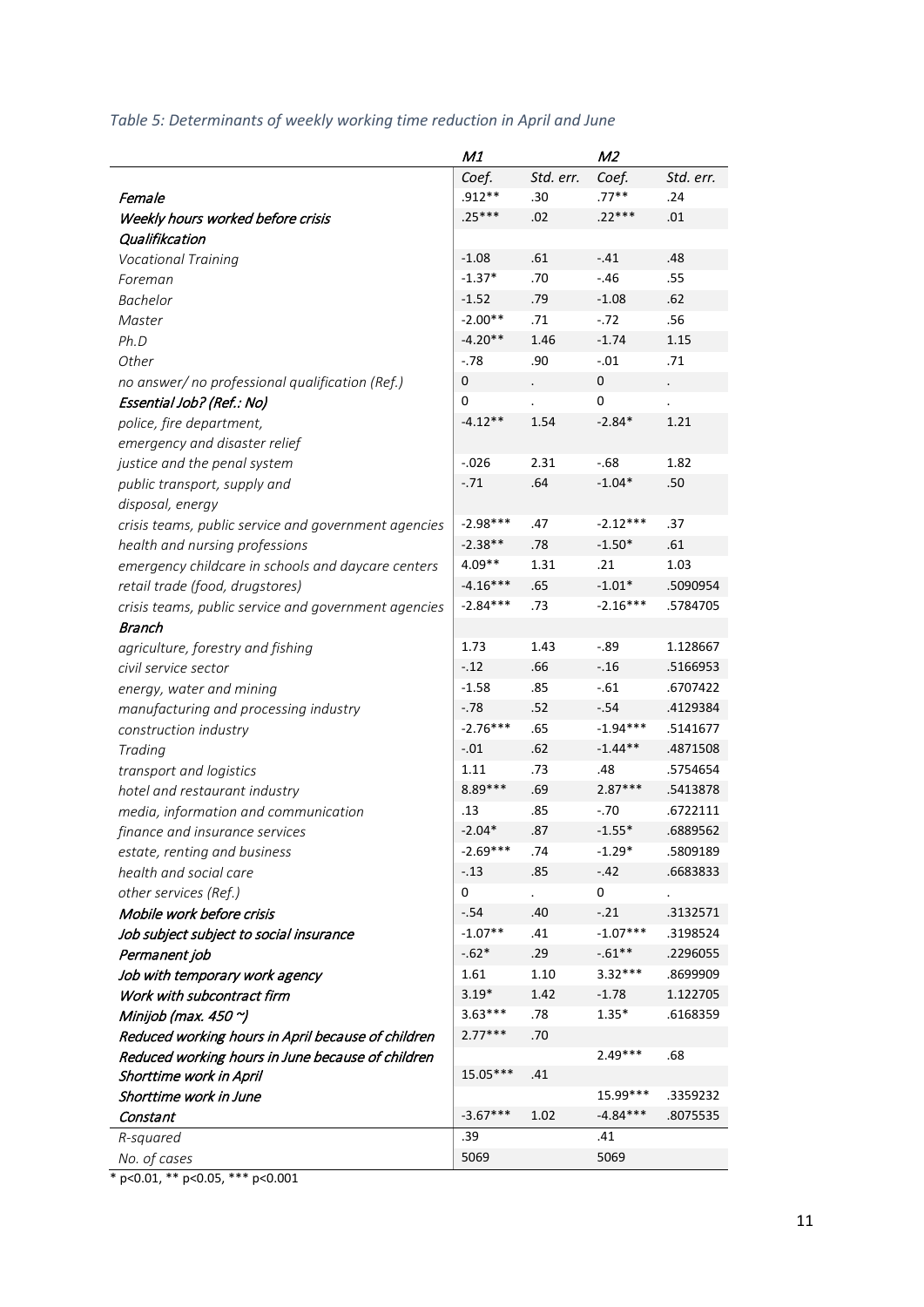|     | Answers for April 2020      |              |                                              |              |  |  |
|-----|-----------------------------|--------------|----------------------------------------------|--------------|--|--|
|     |                             |              | Living in a household with children who need |              |  |  |
|     |                             |              | child care/homeschooling?                    |              |  |  |
| #   |                             | No           | Yes                                          |              |  |  |
| (1) | Share in total sample       | 75.3%        | 24.7%                                        |              |  |  |
|     |                             |              | Of which: Stated that they had to            |              |  |  |
|     |                             |              | reduce working hours because of              |              |  |  |
|     |                             |              | children                                     |              |  |  |
|     |                             |              | Did not reduce                               | Reduced      |  |  |
|     |                             |              | working time                                 | working time |  |  |
| (2) | Share in subsample          |              | 80.4%                                        | 19.6%        |  |  |
| (3) | Share in total sample       | 75.3%        | 19.9%                                        | 4.7%         |  |  |
|     | $(1) * (2)$                 |              |                                              |              |  |  |
| (4) | Average reduction of        | 15.0%        | 11.6%                                        | 25.1%        |  |  |
|     | working hours relative to   | (5.53 hrs of | (4.14 hrs of                                 | (8.32 hrs of |  |  |
|     | pre-crisis working time     | 36.98 hrs)   | 35.57 hrs)                                   | 33.11 hrs)   |  |  |
|     | (hours per week)            |              |                                              |              |  |  |
| (5) | Average reduction of        | 15.1%        | 11.3%                                        | 22.8%        |  |  |
|     | working hours (hours per    | (5.53 hrs of | (4.14 hrs of                                 | (8.32 hrs of |  |  |
|     | week) relative to           | 36.52 hrs)   | 36.52 hrs)                                   | 36.52 hrs)   |  |  |
|     | economy-wide average        |              |                                              |              |  |  |
|     | pre-crisis working time     |              |                                              |              |  |  |
| (6) | Share of reduction of       | 11.4%        | 2.2%                                         | 1.1%         |  |  |
|     | working time relative to    |              |                                              |              |  |  |
|     | total working hours in      |              |                                              |              |  |  |
|     | economy                     |              |                                              |              |  |  |
|     | $(3) * (5)$                 |              |                                              |              |  |  |
| (7) | Excess reduction of         |              |                                              | 7.5%         |  |  |
|     | working hours (reduction    |              |                                              | (2.77 hrs of |  |  |
|     | in excess to adults without |              |                                              | 36.52 hrs)   |  |  |
|     | children in need of care in |              |                                              |              |  |  |
|     | household) relative to      |              |                                              |              |  |  |
|     | economy-wide average        |              |                                              |              |  |  |
|     | pre-crisis working time     |              |                                              |              |  |  |
| (8) | Share of excess reduction   |              |                                              | 0.4%         |  |  |
|     | of weekly working time by   |              |                                              |              |  |  |
|     | parents staying home to     |              |                                              |              |  |  |
|     | take care of their children |              |                                              |              |  |  |
|     | relative to total working   |              |                                              |              |  |  |
|     | hours in economy            |              |                                              |              |  |  |
|     | $(3) * (7)$                 |              |                                              |              |  |  |

*Table 6: Detailed calculations on working hours lost in April due to child care obligations*

For June, the analysis shows an even smaller reduction of working hours because of children at home than for April (table 7). For this period, only 12.8 percent of those having a child with need of care/homeschooling living in the household reported having been forced to reduce working hours because of these requirements. Moreover, the average reduction in weekly working time of this group relative to pre-crisis levels fell by about two hours to 6.38 hours. This result is interesting given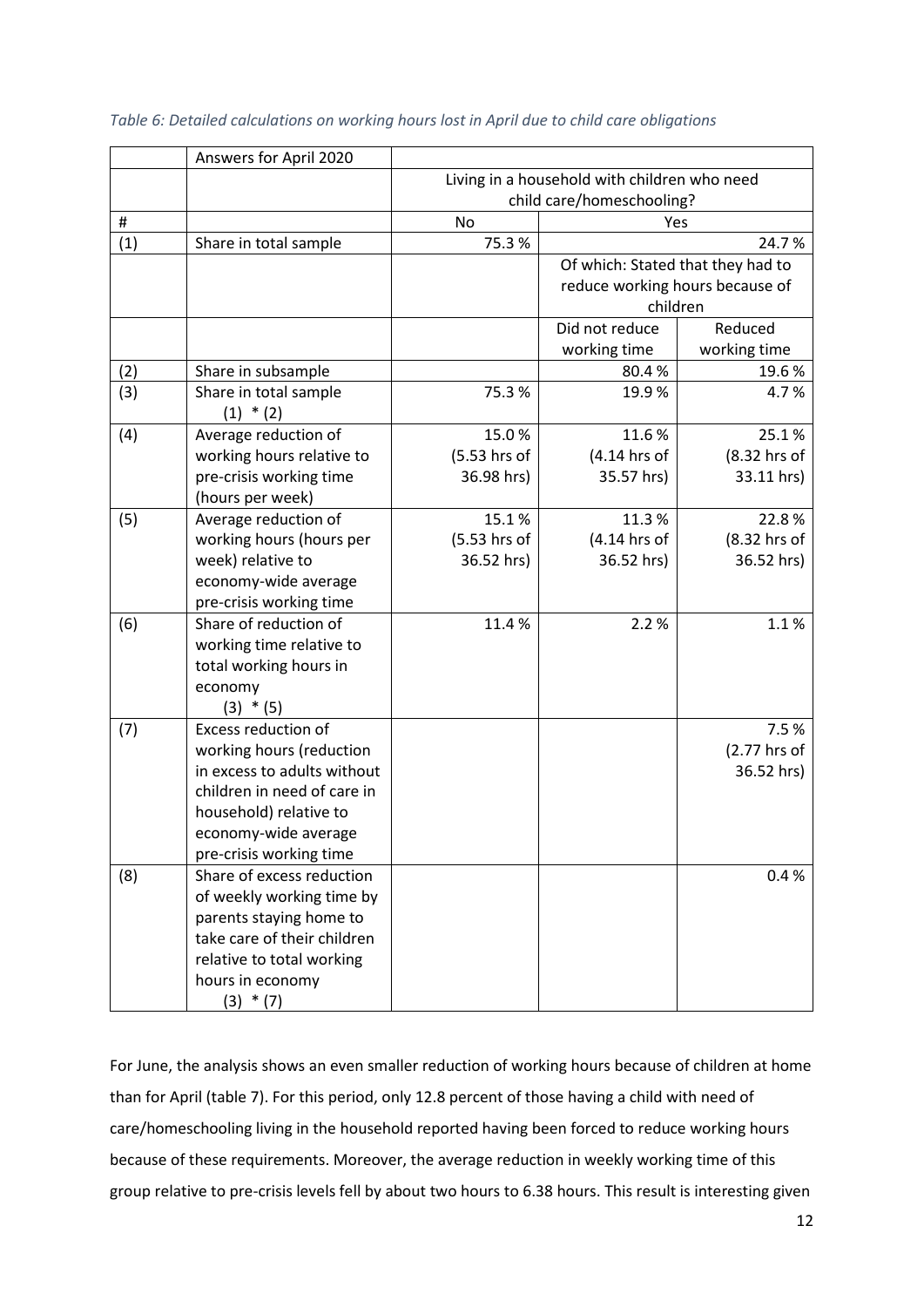that there have been two counteracting effects at work during this time for which it has not been clear which would be the more important one: On the one hand, schools and child care-facilities were partially reopened in June, albeit not everywhere and often only with much reduced hours. On the other hand, many businesses in retail as well as in the hospitality sector reopened and hence required their staff to be present on site again, making it more difficult to work from home and combine child care and paid work. Our results indicate that in net terms, positive effects on hours worked by parents prevailed during this partial reopening.

Aggregated, the total reduction of working time by those stating that they were forced to work less because of their children in June amounted to only 0.5 percent of total working hours in the economy for that month. Excess reduction of working hours (as described and defined above) even fell to 0.2 percent of total hours worked. Hence for June, plausible estimates for working hours lost are between 0.2 and 0.5 percent of total hours, which is an equivalent of 2.5 to 6.2 percent of total working hours lost (relative to pre-crisis levels) in that month. These numbers are again much smaller than those estimated by Fuchs-Schündeln et al. (2020).

Of course, it would also be perceivable that parents have reduced their working time *because* of child care/homeschooling commitments, but have failed to report this properly. To check for this possibility, tables 6 and 7 also provides information on working time reduction of adults living with children in need of child care/homeschooling, but having stated that they had not reduced their working time because of them. Interestingly, these adults even reported a smaller reduction in their working time than adults living in a household without children. Moreover, including a dummy in the OLS estimation for having children in need of care (not reported in our tables), but not having reduced one's working time does not indicate a larger reduction in working hours, showing that widespread underreporting of children as a reason for working time reduction is not very likely.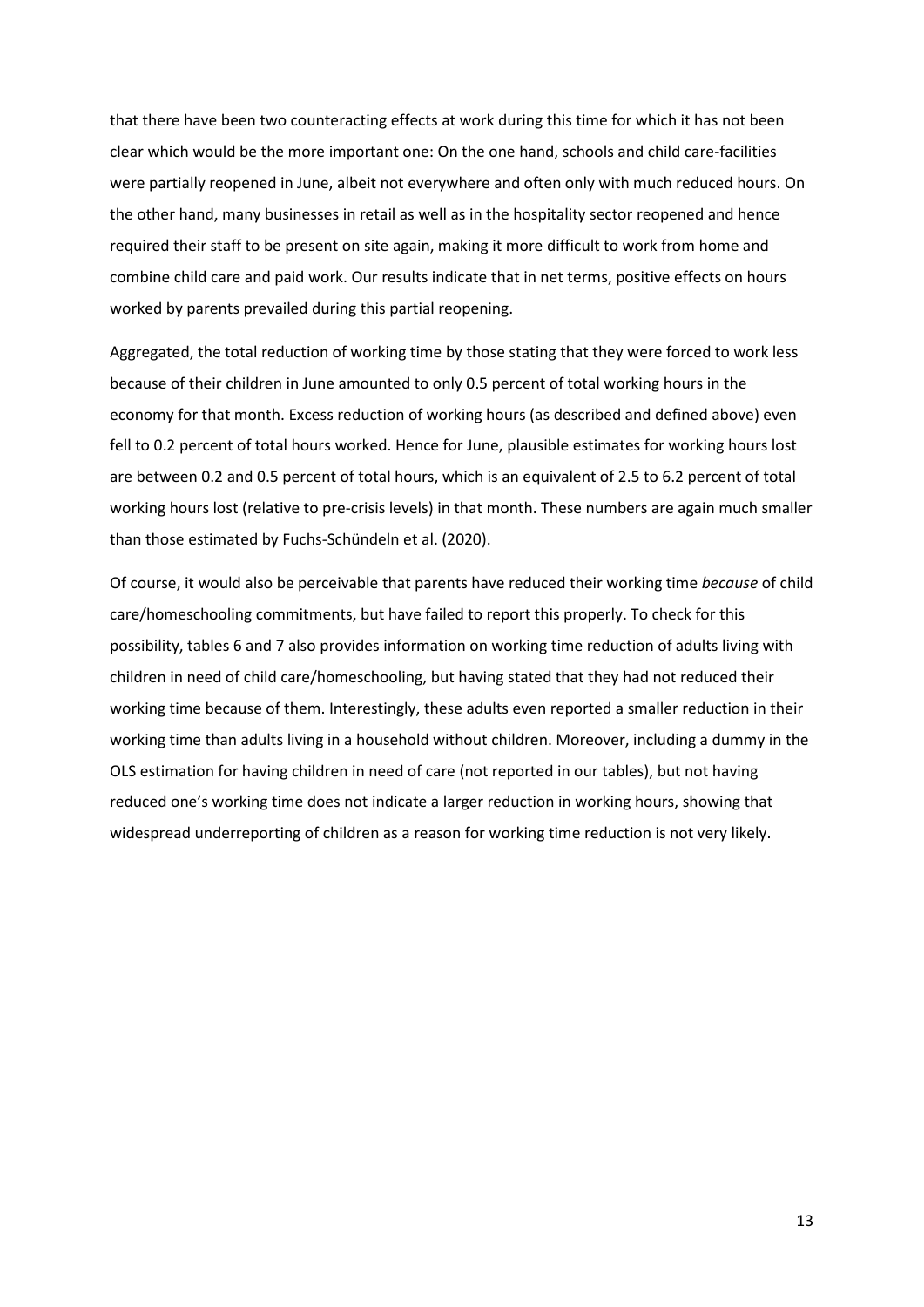|     | Answers for June 2020       |              |                                                    |              |  |  |
|-----|-----------------------------|--------------|----------------------------------------------------|--------------|--|--|
|     |                             |              | Living in a household with children who need child |              |  |  |
|     |                             |              | care/homeschooling?                                |              |  |  |
| #   |                             | No           | Yes                                                |              |  |  |
| (1) | Share in total sample       | 77.2%        | 22.8%                                              |              |  |  |
|     |                             |              | Of which: Stated that they had to                  |              |  |  |
|     |                             |              | reduce working hours because of                    |              |  |  |
|     |                             |              | children                                           |              |  |  |
|     |                             |              | Did not reduce                                     | Reduced      |  |  |
|     |                             |              | working time                                       | working time |  |  |
| (2) | Share in subsample          |              | 87.2%                                              | 12.8%        |  |  |
| (3) | Share in total sample       | 77.2 %       | 19.9%                                              | 2.9%         |  |  |
|     | $(1) * (2)$                 |              |                                                    |              |  |  |
| (4) | Average reduction of        | 8.1%         | 6.6%                                               | 19.6%        |  |  |
|     | working hours relative to   | (2.99 hrs of | (2.34 hrs of                                       | (6.38 hrs of |  |  |
|     | pre-crisis working time     | 36.98 hrs)   | 35.22 hrs)                                         | 32.62 hrs)   |  |  |
|     | (hours per week)            |              |                                                    |              |  |  |
| (5) | Average reduction of        | 8.1%         | 6.4%                                               | 17.5%        |  |  |
|     | working hours (hours per    | (2.99 hrs of | (2.34 hrs of                                       | (6.38 hrs of |  |  |
|     | week) relative to           | 36.52 hrs)   | 36.52 hrs)                                         | 36.52 hrs)   |  |  |
|     | economy-wide average        |              |                                                    |              |  |  |
|     | pre-crisis working time     |              |                                                    |              |  |  |
| (6) | Share of reduction of       | 8.8%         | 1.3%                                               | 0.5%         |  |  |
|     | working time relative to    |              |                                                    |              |  |  |
|     | total working hours in      |              |                                                    |              |  |  |
|     | economy                     |              |                                                    |              |  |  |
|     | $(3) * (5)$                 |              |                                                    |              |  |  |
| (7) | Excess reduction of         |              |                                                    | 6.8%         |  |  |
|     | working hours (reduction    |              |                                                    | (2.49 hrs of |  |  |
|     | in excess to adults without |              |                                                    | 36.52 hrs)   |  |  |
|     | children in need of care in |              |                                                    |              |  |  |
|     | household) relative to      |              |                                                    |              |  |  |
|     | economy-wide average        |              |                                                    |              |  |  |
|     | pre-crisis working time     |              |                                                    |              |  |  |
| (8) | Share of excess reduction   |              |                                                    | 0.2%         |  |  |
|     | of weekly working time by   |              |                                                    |              |  |  |
|     | parents staying home to     |              |                                                    |              |  |  |
|     | take care of their children |              |                                                    |              |  |  |
|     | relative to total working   |              |                                                    |              |  |  |
|     | hours in economy            |              |                                                    |              |  |  |
|     | $(3) * (7)$                 |              |                                                    |              |  |  |

# *Table 7: Detailed calculations on working hours lost in June due to child care obligations*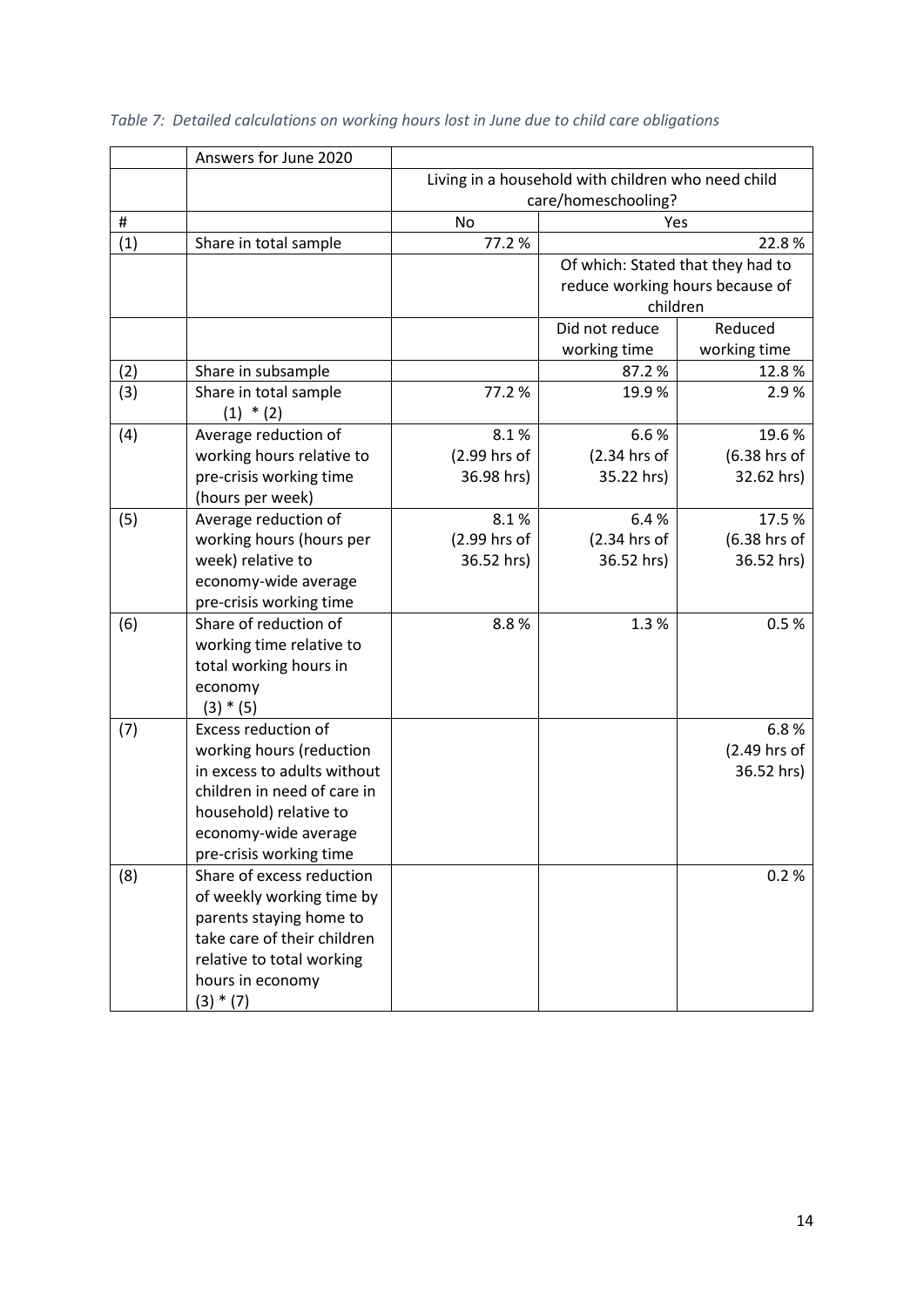## 4 Additional detrimental effects of school closures

Compared to some of the effects predicted by the latest literature, this overall short-term shock to the labour supply seems surprisingly small. The first reflex might thus be to also downplay the relevance of school reopening for overall welfare.

However, there are a number of consequences of school closure which we have not covered here. These effects might not be present in the short-term, but might became visible only in the long term. The first such effect is a potential loss of human capital formation. While macroeconomic estimates such as those presented by Wößmann (2020) can be questioned in their magnitude, it is completely plausible that prolonged closure of school leads to a deterioration of educational outcomes which in turn lower the productivity of the (future) work-force. Moreover, the increase in inequality caused by parents' different aptitude when it comes to provide adequate home schooling environments might lead to loss in future output. Analyses on the basis of German national educational panel show that the extent of learning activities during the lockdown depended on the commitment, prerequisites and conditions in the families (Wolter et al. 2020). The authors found that parents with an academic background felt more often able to support their children in learning. In addition, more than 10% of families do not have adequate technical equipment to meet the requirements of learning at home. Moreover the findings suggest that homeschooling perpetuates differences with regard to motivation and digital competences.

Finally, school closures might have additional important negative welfare effects beyond their impact on GDP. While it is nowadays almost a platitude that GDP does not measure national well-being properly, this statement is especially relevant in the case of shuttered schools and child care facilities. First, without schools and child care facilities, children are confined to social contacts within their family, which is detrimental to their psychological development. Moreover, if labour supply is (mostly) sustained by families even in times when external child care becomes temporarily unavailable, this means an increase in the burden of working parents who now have to cut back on their leisure time (if one considers child care and homeschooling as care work rather than leisure). This can be expected to increase their stress level and lead to adverse effects on mental and physical health.

Our survey gives a first indication of this effect: In April, among those with children who need care in a household, 47.8 percent stated that the overall situation was "extremely stressful" of "strongly stressful", while only 40.3 percent of those without children shared these feelings. In June, the difference between the two groups even increased: Then, 35 percent of parents in such a situation stated that they considered the situation "extremely stressful" or "strongly stressful", but only 25.2 percent of those not living in a household with children.

15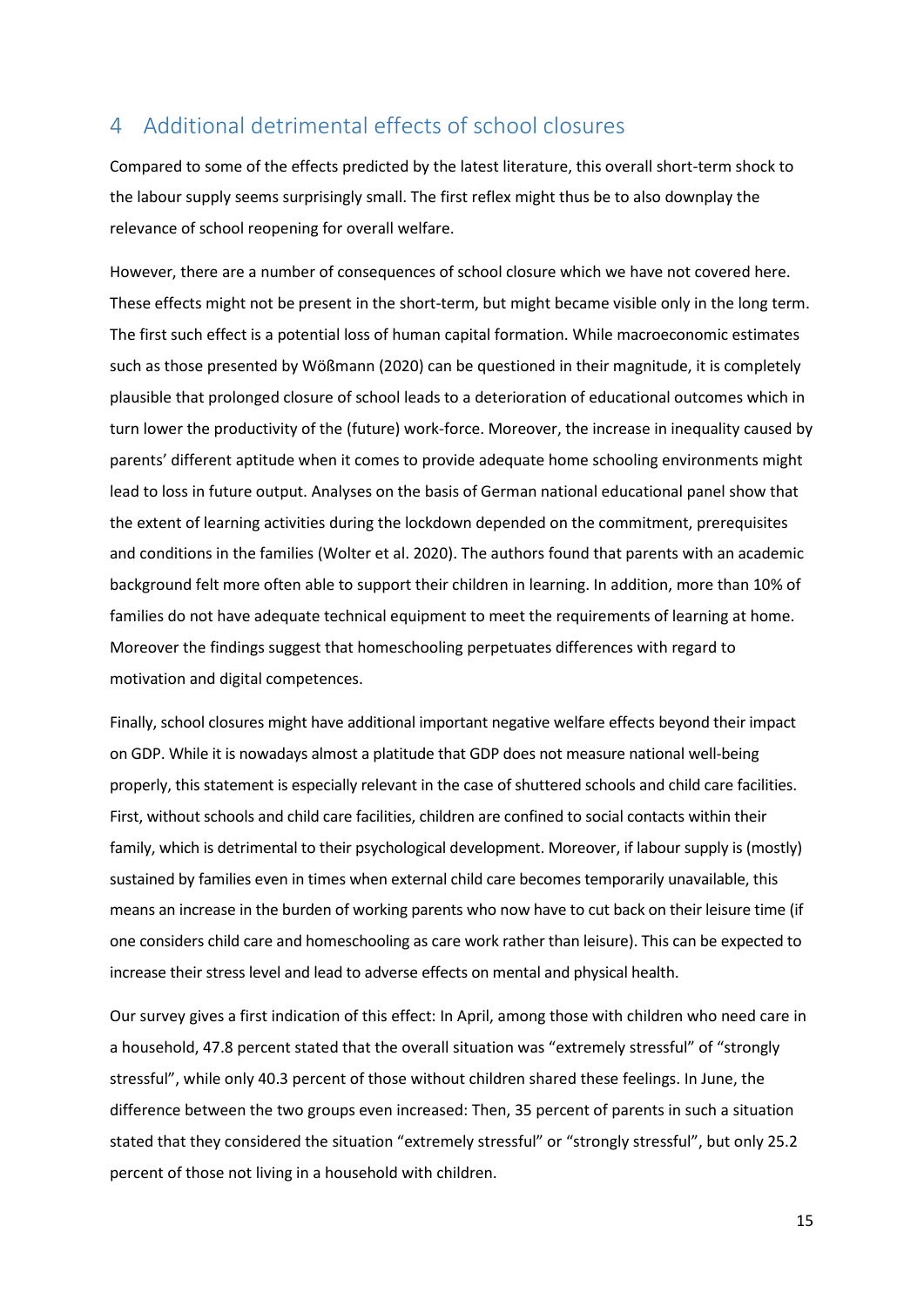Moreover, perceiving the situation as "extremely stressful" or "strongly stressful" was much more prevalent among women with children than among any other gender/children combination among the population, both in April and even more pronounced in June (see table 8 and 9). Interestingly, the gap in the perceived stress level between women without children to care for at home and those with children grew between April and June, with mothers reporting higher stress levels in June. Hence, school closures might lower welfare of women more than of men and hence increase gender inequality. These results are in line with those found by Huebener et al. (2020).

| April Wave: "How<br>stressful do you<br>perceive your<br>personal situation<br>in the Corona<br>crisis? (Overall<br>situation)" | Having children with need for care<br>in the household |       |         | Not having children with need for care<br>in the household |              |         |
|---------------------------------------------------------------------------------------------------------------------------------|--------------------------------------------------------|-------|---------|------------------------------------------------------------|--------------|---------|
|                                                                                                                                 | Total                                                  | Males | Females | Total                                                      | <b>Males</b> | Females |
| Extremely<br>stressful                                                                                                          | 13.4                                                   | 9.7   | 18.6    | 11.9                                                       | 10.0         | 14.5    |
| Strongly stressful                                                                                                              | 34.4                                                   | 35.0  | 30.3    | 28.4                                                       | 26.0         | 30.8    |
| Somewhat<br>stressful                                                                                                           | 38.6                                                   | 40.7  | 38.5    | 40.5                                                       | 42.5         | 38.7    |
| Slightly stressful                                                                                                              | 10.7                                                   | 12.0  | 9.3     | 15.0                                                       | 16.8         | 12.5    |
| Not stressful at all                                                                                                            | 2.9                                                    | 2.6   | 3.4     | 4.1                                                        | 4.7          | 3.4     |
| Total*                                                                                                                          | 100.0                                                  | 100.0 | 100.0   | 100.0                                                      | 100.0        | 100.0   |
| * Missing value: "Don't know"                                                                                                   |                                                        |       |         |                                                            |              |         |

*Table 8: Self-reported stress level of parents and non-parents in April, in percent*

#### *Table 9: Self-reported stress level of parents and non-parents in June, in percent*

| June Wave: "How<br>stressful do you<br>perceive your<br>personal situation<br>in the Corona<br>crisis? (Overall<br>situtaion)" | Having children with need for care<br>in the household |              |                | Not having children with need for care<br>in the household |       |         |
|--------------------------------------------------------------------------------------------------------------------------------|--------------------------------------------------------|--------------|----------------|------------------------------------------------------------|-------|---------|
|                                                                                                                                | Total                                                  | <b>Males</b> | <b>Females</b> | Total                                                      | Males | Females |
| <b>Extremely stressful</b>                                                                                                     | 10.5                                                   | 8.3          | 12.9           | 6.25                                                       | 5.7   | 7.0     |
| Strongly stressful                                                                                                             | 24.5                                                   | 22.6         | 26.6           | 19.0                                                       | 17.5  | 20.6    |
| Somewhat stressful                                                                                                             | 43.0                                                   | 45.4         | 40.3           | 43.1                                                       | 41.3  | 45.3    |
| Slightly stressful                                                                                                             | 16.4                                                   | 17.2         | 15.4           | 22.8                                                       | 26.2  | 18.8    |
| Not stressful at all                                                                                                           | 5.7                                                    | 6.3          | 4.9            | 8.7                                                        | 9.0   | 8.0     |
| Total*                                                                                                                         | 100.0<br>100.0<br>100.0                                |              | 100.0          | 100.0                                                      | 100.0 |         |
| * Missing value: "Don't know"                                                                                                  |                                                        |              |                |                                                            |       |         |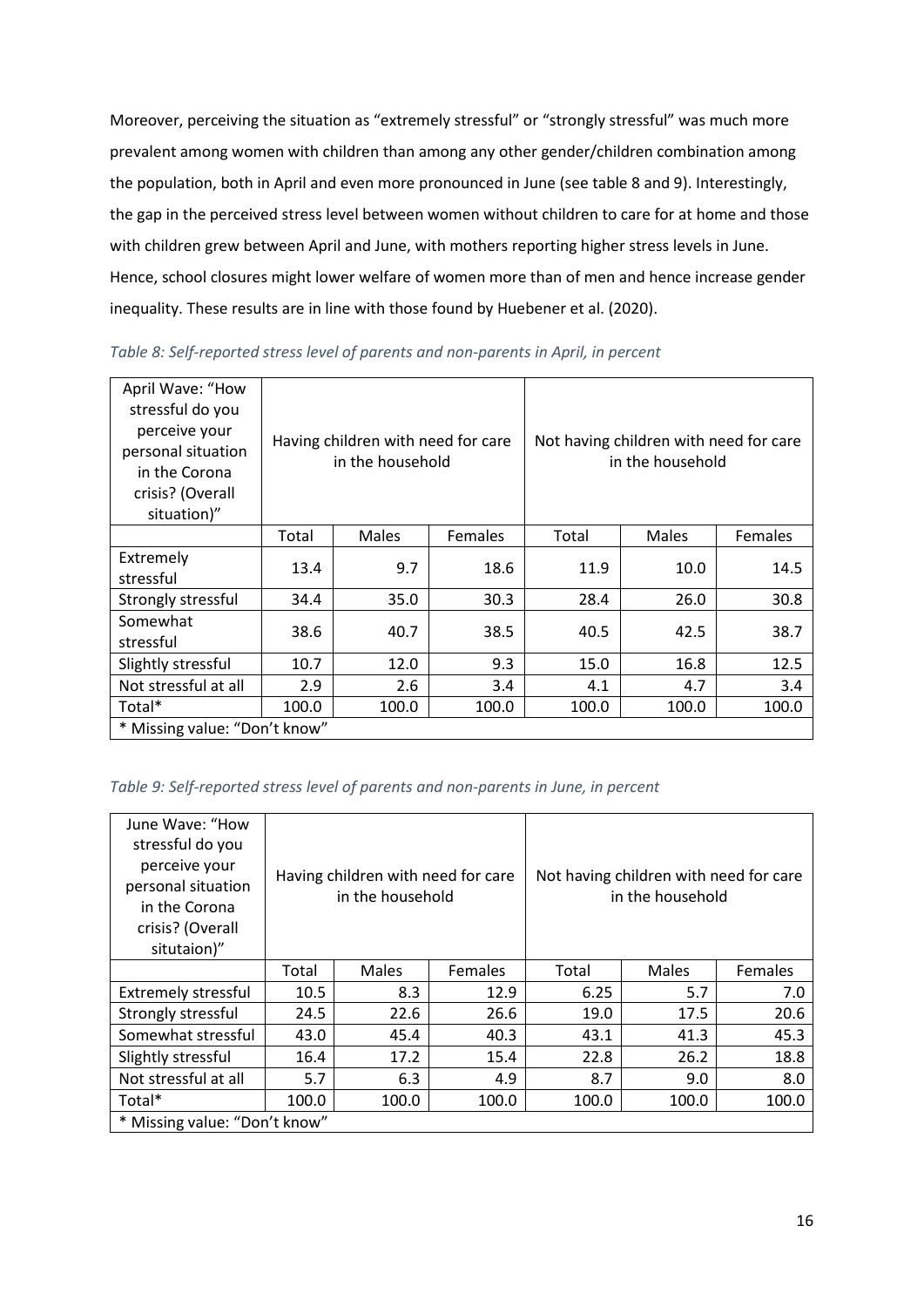# 5 Conclusions

Using survey data, we have shown that the negative labour supply shock in Germany attributable to the temporary closure of schools and child care facilities during the COVID19 crisis has been relatively small, both relative to other estimates in the literature as well as to the overall decline in working hours during the crisis. Overall, a loss of not more than 1.1 percent of aggregate working hours in April 2020 (at the height of social distancing) and not more than 0.5 percent of aggregate working hours in June 2020 can be attributed to shuttered schools and child care facilities, with OLSbased estimates less than half this size. The upper levels are thus between 5 and 7.5 percent of total hours lost during these crisis months. This surprisingly low number is most likely due to flexibility both on the side of the families and on the side of the workplaces which have increasingly allowed employees to choose their own working hours. However, this flexibility is in fact bought by an additional burden on parents who had to provide a larger amount of care work in addition to their regular working hours, and as we know from other research, this burden again falls disproportionally on women. In our paper we have shown that parents and in particular mothers suffer from stress to a larger degree than employees without children.

Moreover, the low number of hours lost should not distract from the fact that school closures have additional negative welfare effects which are not covered by a simple look at short-term aggregate labour supply, such as lost human capital accumulation and negative (mental) health effects for parents and children.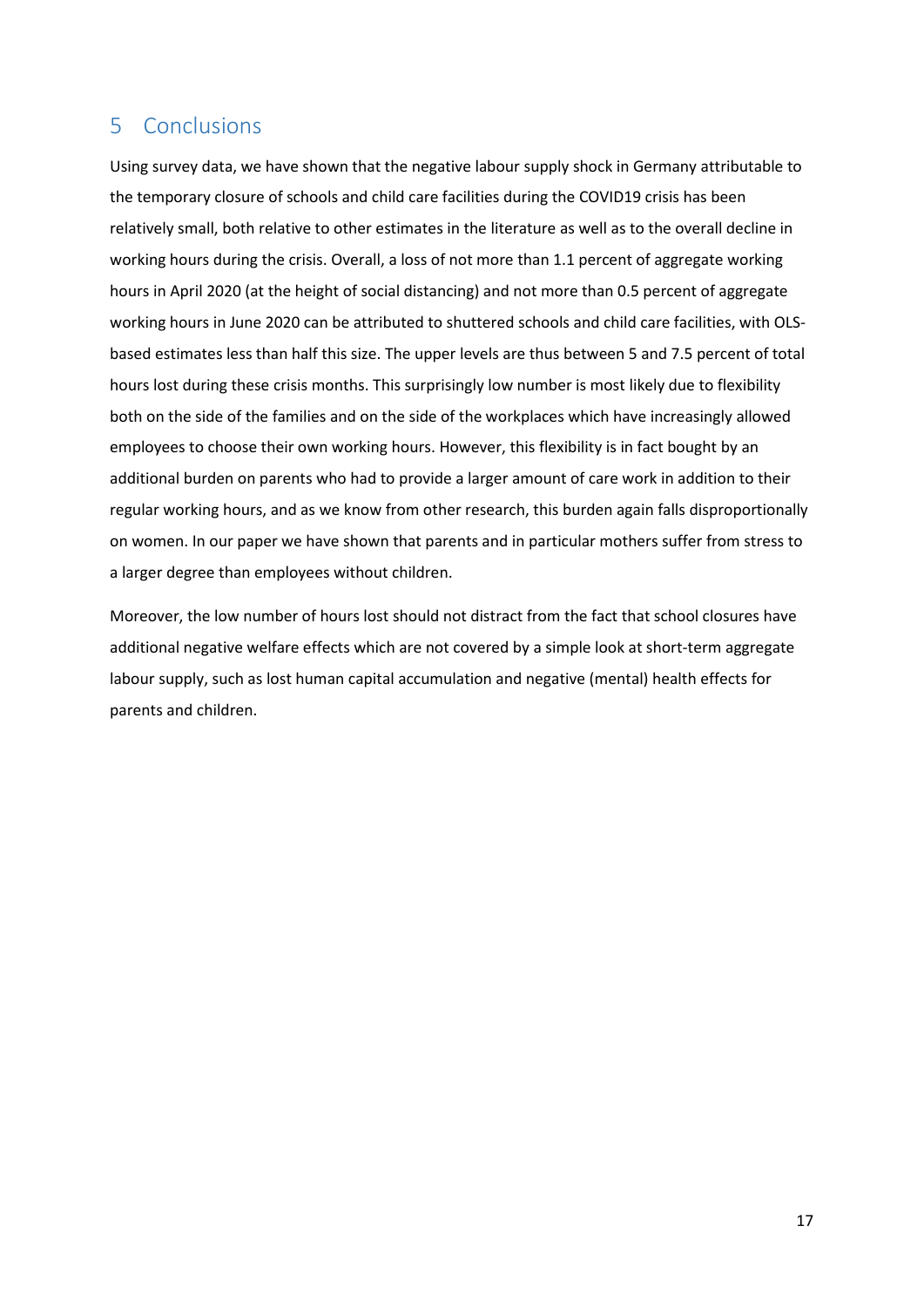# 6 Appendix A: Timeline of German school closures

In the German federal system, opening and closing schools during the pandemic was legally a decision of the individual federal states, the *Länder*. However, the closure of schools happened in a rather coordinated (between the federal government and the Länder) way in the days around March 16, 2020, with minor shifts of a day or two in some of the Länder. While schools and child-care facilities were generally closed during this time, "emergency care" was provided for children of parents whose jobs were deemed "essential". While the exact definition of these jobs differed again between the Länder (Berlin at some point even included university professors who were teaching "interactively"), the list of jobs included, among others police, public administration, health workers, police and supermarket staff.

The re-opening of schools varied more substantially between the Länder, as did the beginning of the school break in summer. In Bavaria, the first classes returned to school on April 27, while in other Länder, reopening started only after May 4. In some states (and some municipalities), children were allowed back to school only for a mere day in total before the summer break, while in other places, at least half a day of school and child care was offered on a daily basis. While no data is available on the exact extent of schooling and caring offered during this period, anecdotal evidence is that children have been in their respective institutions only for a small share of the normal time.<sup>[3](#page-18-0)</sup> School ended for the school year as officially planned in Mecklenburg-Vorpommern (the state with the earliest summer break in 2020) on June 19, in Baden-Württemberg (the state with the latest summer break in 2020) on July 29.

Similarly, the shuttering of retail business, restaurants and other service providers was based on regional fiat, but federally coordinated. Most retail stores except those deemed essential (mostly supermarkets, food stores, pharmacies) as well as restaurants and bars were closed around March 23, 2020, with restrictions in some Länder or some municipalities coming into force earlier. Retail stores and the hospitality sector was slowly reopened starting on April 19, again with rather strong differences between the Länder. However, in general, retail stores and restaurants were reopened before schools were reopened.

During the high time of social distancing and school closures from March 23 to April 19, the government had also recommended that businesses as well as other institutions have their employees working from home, if possible. Results both from our survey as well as from

<span id="page-18-0"></span> $3$  Tellingly, the government stated as aim for reopening the schools from May 2020 onwards, that "every students should go to school at least once before the summer break".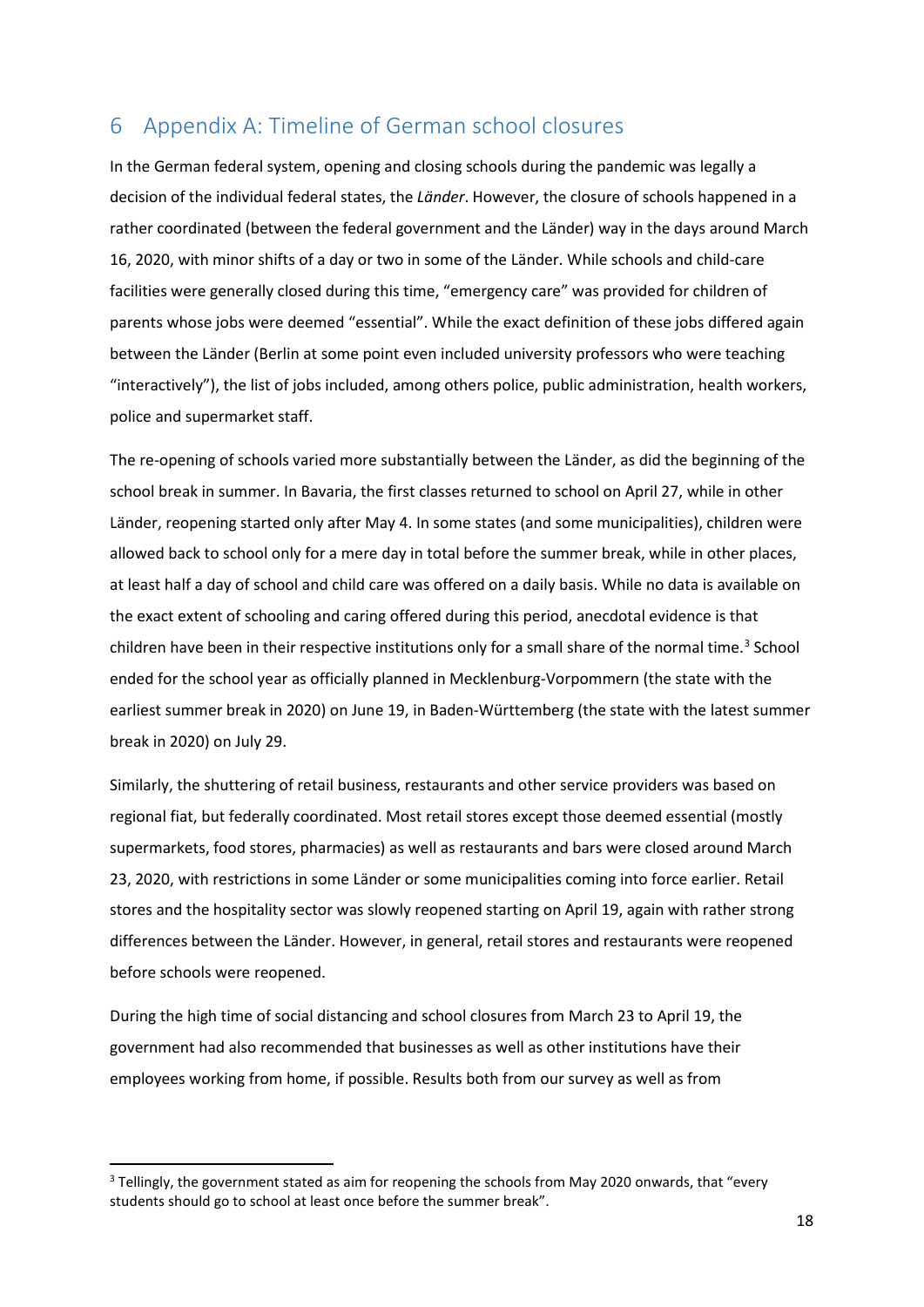independent data such as Google or Apple mobility data show that a large number of people actually stayed home during this period.

Hence, the first wave of the survey used in this paper coincides with a time when schools, child-care facilities as well as retail stores and restaurants were closed and many people worked remotely from home. The second wave of the survey took place during a period when most businesses had returned operation back to normal (with an increased amount of mobile working as far as possible), but schools and child-care facilities still running only at a small share of their usual capacity.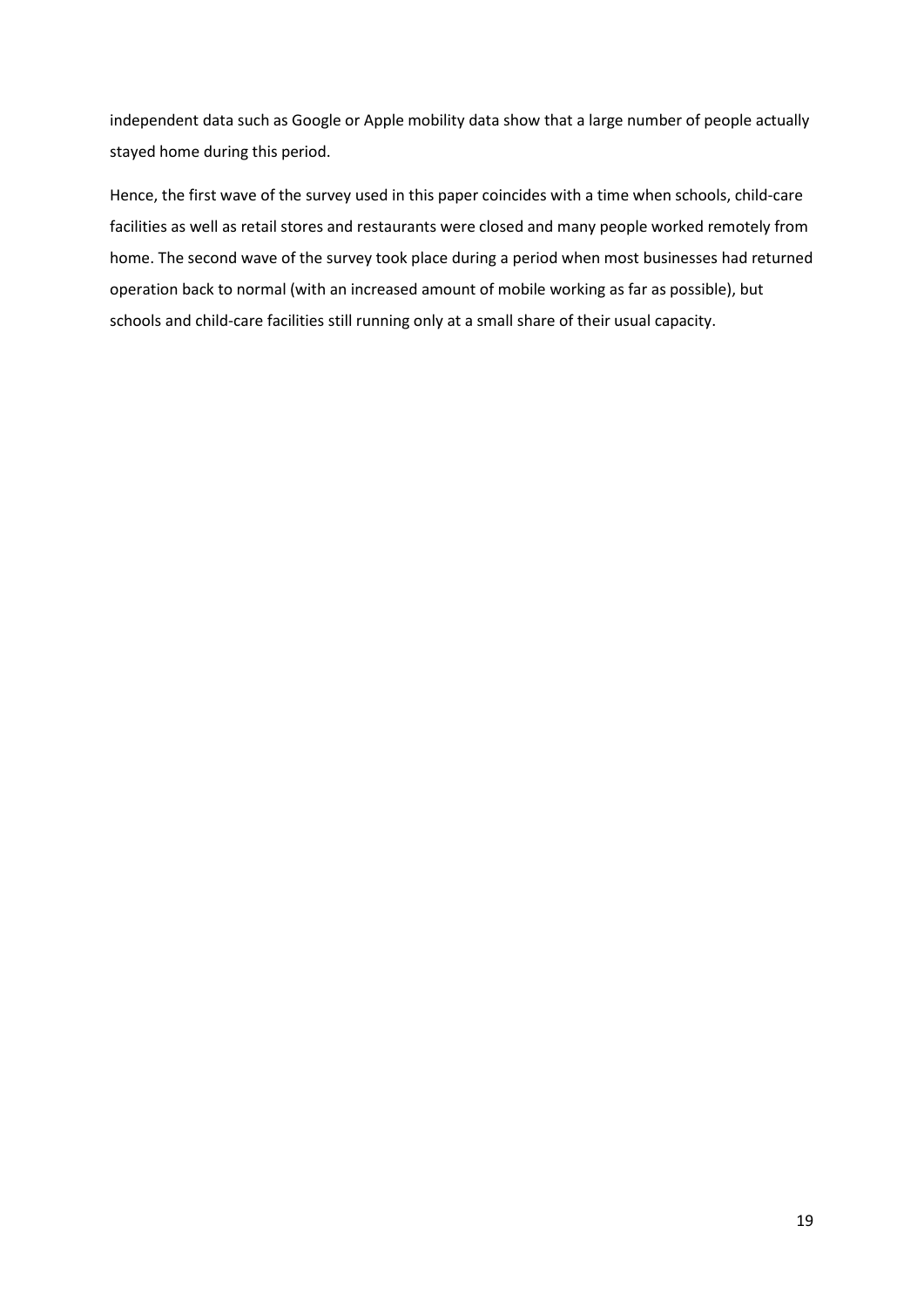#### 7 References

Baldwin, R. and B. Weder di Mauro (2020), Economics in the time of COVID-19: A new eBook, VoxEU.org, 6 March.

Brinca, P., J. B. Duarte and M. Faria-e-Castro (2020), "Measuring Sectoral Supply and Demand Shocks during COVID-19", Covid Economics, Issue 20, London: CEPR Press.

Bünning, M., L. Hipp, S. Munnes (2020) : Erwerbsarbeit in Zeiten von Corona, WZB Ergebnisbericht, Wissenschaftszentrum Berlin für Sozialforschung (WZB), Berlin.

Bundesinstitut für Bevölkerungsforschung (2020): Eltern während der Coronakrise. Zur Improvisation gezwungen. Pressemitteilung am 14. Juli 2020.

Destatis (2020), Wöchentliche Arbeitszeit,

[https://www.destatis.de/DE/Themen/Arbeit/Arbeitsmarkt/Qualitaet-Arbeit/Dimension-](https://www.destatis.de/DE/Themen/Arbeit/Arbeitsmarkt/Qualitaet-Arbeit/Dimension-3/woechentliche-arbeitszeitl.html)[3/woechentliche-arbeitszeitl.html](https://www.destatis.de/DE/Themen/Arbeit/Arbeitsmarkt/Qualitaet-Arbeit/Dimension-3/woechentliche-arbeitszeitl.html) , accessed on June 26, 2020.

Fuchs-Schündeln, N.; M. Kuhn, and M. Tertilt, The Short-Run Macro Implications of School and Child-Care Closures. IZA Discussion Paper No. 13353.

Huebener M., S. Waights, C. K. Spiess, N. A. Siegel and G. G. Wagner (2020), Parental Well-Being in Times of Covif-19 in Germany, SOEPpapers 1099-2020, Berlin.

Huebener M. and L. Schmitz (2020): Corona-Schulschließungen: Verlieren leistungsschwächere SchülerInnen den Anschluss? DIW aktuell 30, Berlin.

Keller, M. and I. Kahle (2020): Realisierte Erwerbstätigkeit von Müttern und Vätern: Zur Vereinbarkeit von Familie und Beruf, Wista, Statistisches Bundesamt, 3/2018, pp. 54-71.

Kohlrausch B. and Aline Zucco (2020): Die Corona-Krise trifft Frauen doppelt – Die Folge der Retraditionalisierung für den gender care Gap und Gender Pay Gap. Feministische Studien 2(38): 322- 336.

Wolter, I., L. Nusser, M. Attig and S. Fackler (2020): Corona-bedingte Schulschließungen – ...und nun funktioniert alles digital? Wie Eltern mit Kindern in der 8. Klasse die Zeit der Schulschließungen in Deutschland erlebt haben. Corona & Bildung. Aktuelle Auswertungen des Nationalen Bildungspanels, Leibniz-Institut für Bildungsverläufe e.V., Bericht Nr. 1.

Wößmann (2020), Folgekosten ausbleibenden Lernens: Was wir über die Corona-bedingten Schulschließungen aus der Forschung lernen können, ifo-Schnelldienst 6/2020.